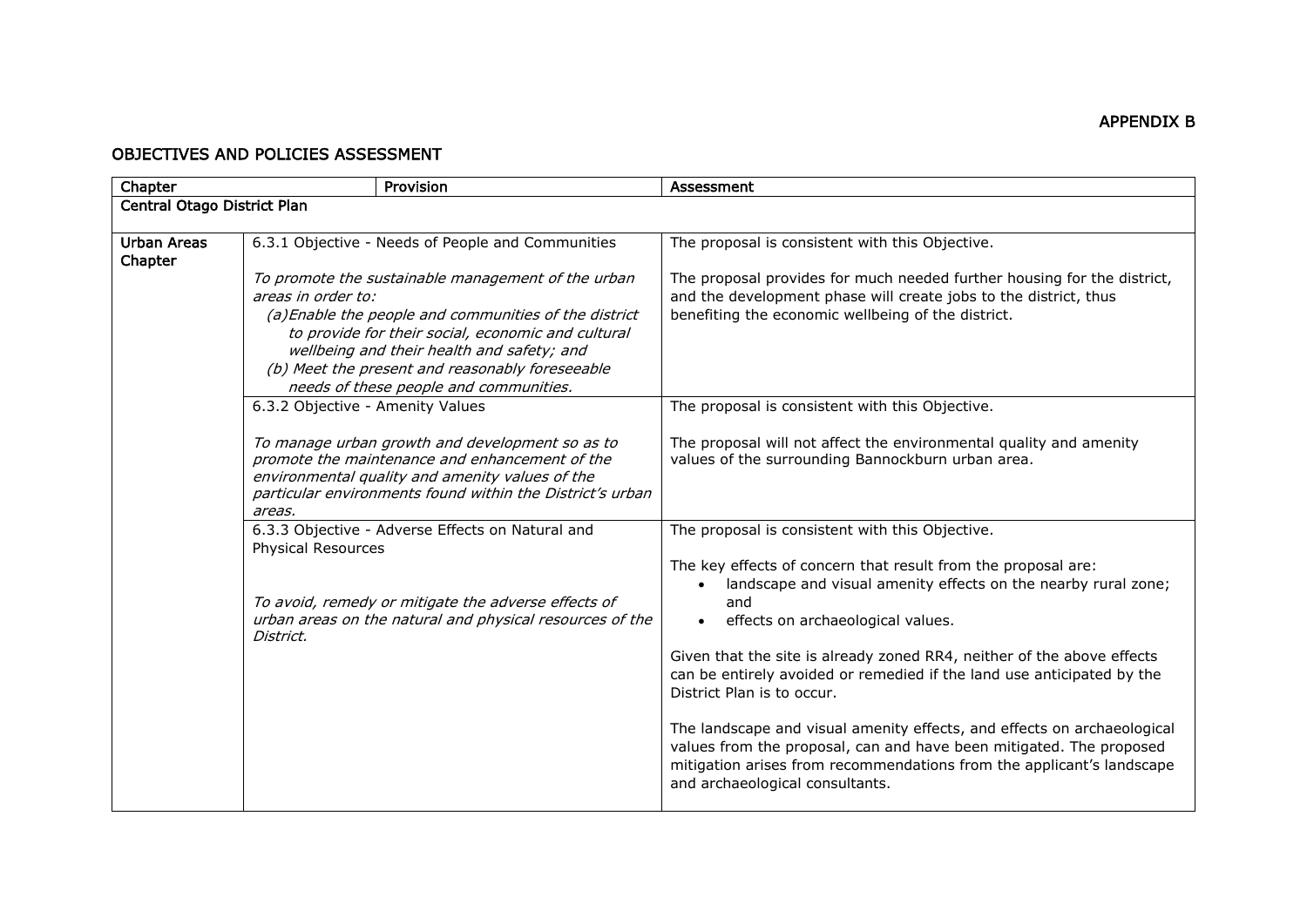|                                                                                                                     | Both landscape and archaeological consultants consider that if the<br>recommended mitigation is carried out, the effects from the proposal will<br>be acceptable.                                                                                                                                                                                                                                                                                                                                                                                                                                                                                                                                                                                                                                                                                                                                                                                                                                                                                                                                                                                                                                    |
|---------------------------------------------------------------------------------------------------------------------|------------------------------------------------------------------------------------------------------------------------------------------------------------------------------------------------------------------------------------------------------------------------------------------------------------------------------------------------------------------------------------------------------------------------------------------------------------------------------------------------------------------------------------------------------------------------------------------------------------------------------------------------------------------------------------------------------------------------------------------------------------------------------------------------------------------------------------------------------------------------------------------------------------------------------------------------------------------------------------------------------------------------------------------------------------------------------------------------------------------------------------------------------------------------------------------------------|
|                                                                                                                     | Our assessment above is informed by the linked Issue 6.2.10, which<br>relates to the management of effects of development in urban areas on<br>rural zones.                                                                                                                                                                                                                                                                                                                                                                                                                                                                                                                                                                                                                                                                                                                                                                                                                                                                                                                                                                                                                                          |
| 6.3.5 Objective - Heritage Values                                                                                   | The proposal is consistent with this Objective.                                                                                                                                                                                                                                                                                                                                                                                                                                                                                                                                                                                                                                                                                                                                                                                                                                                                                                                                                                                                                                                                                                                                                      |
| To recognise and protect the heritage values of the<br>District's urban areas.                                      | Kopuwai Consulting have prepared a Heritage Impact Assessment (HIA)<br>(attached at Appendix D). The HIA assesses the value of each<br>archaeological element on the site, and assesses the impact that the<br>proposal would have on these archaeological elements. Kopuwai<br>Consulting then concludes in the HIA that:<br>There will be some heritage elements that are<br>destroyed/modified by the subdivision proposal, however<br>Kopuwai Consulting can support this destruction/modification as<br>long as the recommended mitigation measures are adopted;<br>A number of heritage elements will be untouched, and a<br>number will be adaptively reused as part of the proposal. Also,<br>the proposal will likely enhance the communities interaction and<br>appreciation of the sites heritage values, by highlighting those<br>heritage elements that will be retained;<br>Overall, Kopuwai Consulting that "[t]hese heritage values with<br>the significant landscape attributes have been considered and<br>sensitively designed into the subdivision".<br>Therefore we think that the proposal recognizes and appropriately<br>protects the overall heritage tapestry of the site. |
| 6.4.1 Policy - Maintenance of Quality of Life within<br>Urban Areas                                                 | The proposal is consistent with this Policy.                                                                                                                                                                                                                                                                                                                                                                                                                                                                                                                                                                                                                                                                                                                                                                                                                                                                                                                                                                                                                                                                                                                                                         |
|                                                                                                                     | The proposal will not result in the degradation of the Bannockburn urban                                                                                                                                                                                                                                                                                                                                                                                                                                                                                                                                                                                                                                                                                                                                                                                                                                                                                                                                                                                                                                                                                                                             |
| To maintain and, where practicable, enhance the quality<br>of life for people and communities within the District's | area.                                                                                                                                                                                                                                                                                                                                                                                                                                                                                                                                                                                                                                                                                                                                                                                                                                                                                                                                                                                                                                                                                                                                                                                                |
| urban areas through:                                                                                                | The proposal will contribute positively to the economic and social                                                                                                                                                                                                                                                                                                                                                                                                                                                                                                                                                                                                                                                                                                                                                                                                                                                                                                                                                                                                                                                                                                                                   |
| (a) Identifying and providing for a level of amenity<br>which is acceptable to the community; and                   | wellbeing of the community, by providing more housing and by adding<br>to the local economy through the provision of jobs in the subdivision                                                                                                                                                                                                                                                                                                                                                                                                                                                                                                                                                                                                                                                                                                                                                                                                                                                                                                                                                                                                                                                         |
|                                                                                                                     | development stage.                                                                                                                                                                                                                                                                                                                                                                                                                                                                                                                                                                                                                                                                                                                                                                                                                                                                                                                                                                                                                                                                                                                                                                                   |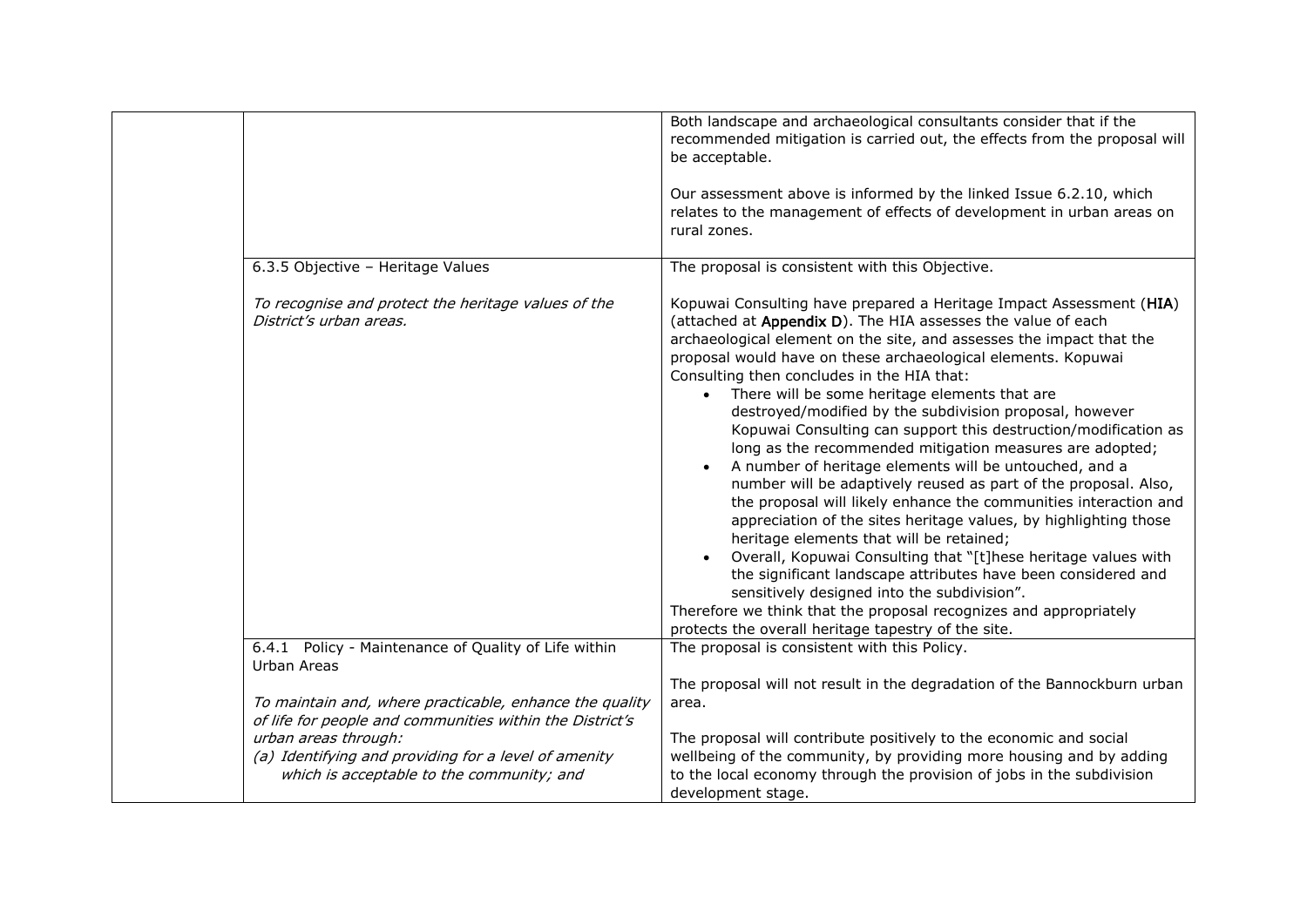| (b) Avoiding, remedying or mitigating the adverse<br>effects on the community's social, economic and<br>cultural wellbeing and health and safety which may<br>result from the use, development and protection of<br>natural and physical resources, and<br>(c) Recognising that change is inevitable in the use of<br>land to enable the community to provide for its<br>wellbeing.                                                                                                                                                                                                                                                          | Moreover, regarding para (c), the nature of the proposal is in keeping<br>with the land use change anticipated by the District Plan for the RR4<br>zone. |
|----------------------------------------------------------------------------------------------------------------------------------------------------------------------------------------------------------------------------------------------------------------------------------------------------------------------------------------------------------------------------------------------------------------------------------------------------------------------------------------------------------------------------------------------------------------------------------------------------------------------------------------------|----------------------------------------------------------------------------------------------------------------------------------------------------------|
| Explanation<br>The urban areas of the District contain a number of<br>distinct environments within which the acceptability of<br>effects is quite different. There are important features,<br>qualities and values within each of these environments<br>which contribute to the community's quality of life.<br>While each of these environments provides for the<br>social, economic, and cultural wellbeing of the District's<br>population they also have a distinct purpose. Council's<br>consultation with the public has indicated that it is<br>desirable that a number of these distinct environments<br>be maintained and enhanced. |                                                                                                                                                          |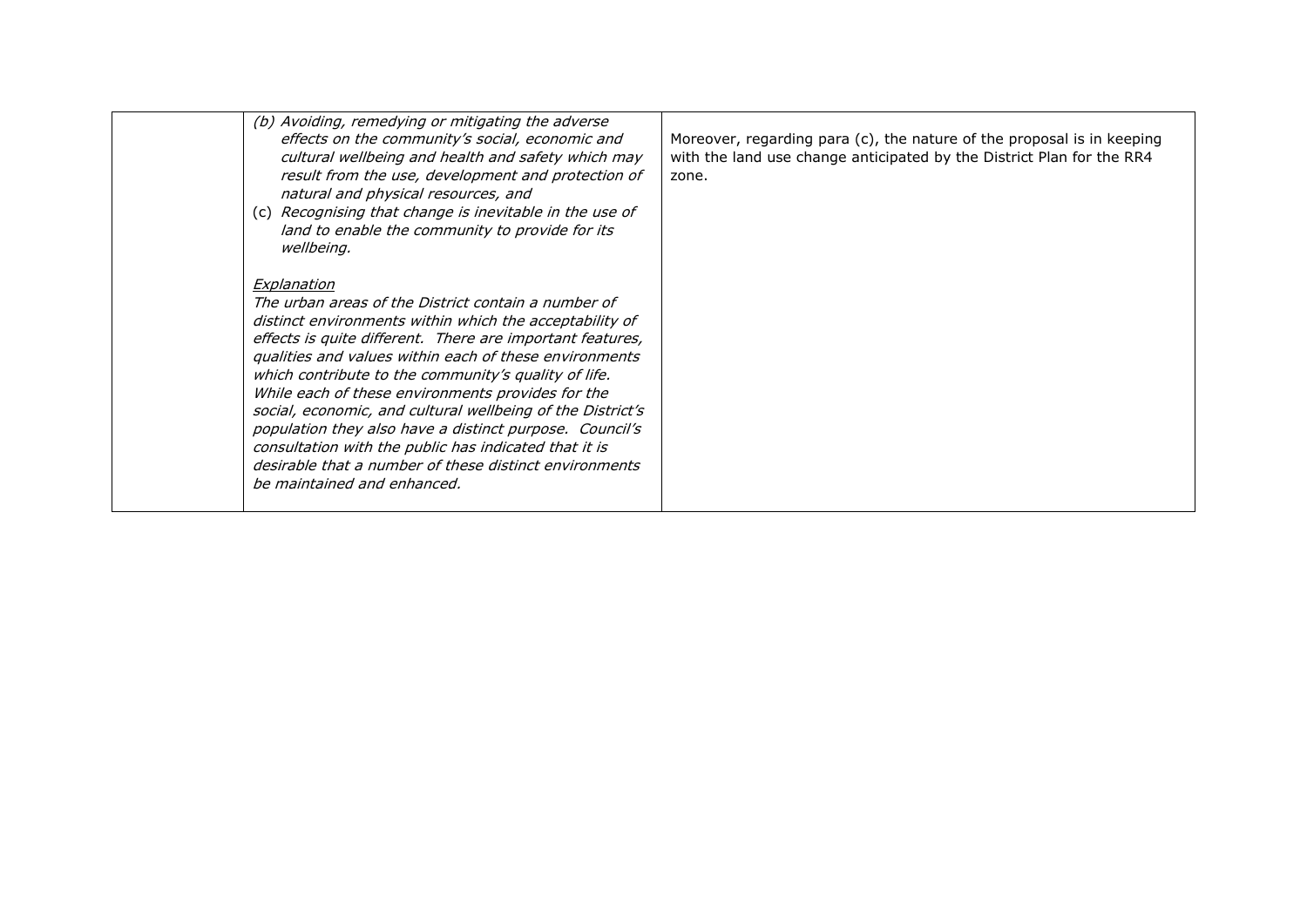| Policy - Heritage Resources<br>6.4.3<br>To ensure heritage values are recognised and provided<br>for in the use and development of the natural and<br>physical resources found within the District's urban<br>areas.<br>Explanation<br>The District's towns have many heritage buildings which<br>serve to reinforce the district's identity and past. These<br>buildings have both intrinsic and economic value and are<br>considered a valuable resource of the District. | It is unclear if this Policy relates directly to the proposal, as the<br>explanatory note refer to "heritage buildings". The site's heritage<br>features are not buildings.<br>However, in the event we are wrong, we consider that the proposal is<br>consistent with this Policy.<br>Kopuwai Consulting have prepared a Heritage Impact Assessment (HIA)<br>(attached at Appendix D). The HIA assesses the value of each<br>archaeological element on the site, and assesses the impact that the<br>proposal would have on these archaeological elements. Kopuwai<br>Consulting then concludes in the HIA that:<br>There will be some heritage elements that are<br>destroyed/modified by the subdivision proposal, however<br>Kopuwai Consulting can support this destruction/modification as<br>long as the recommended mitigation measures are adopted;<br>Overall, Kopuwai Consulting that "[t]hese heritage values with |
|-----------------------------------------------------------------------------------------------------------------------------------------------------------------------------------------------------------------------------------------------------------------------------------------------------------------------------------------------------------------------------------------------------------------------------------------------------------------------------|--------------------------------------------------------------------------------------------------------------------------------------------------------------------------------------------------------------------------------------------------------------------------------------------------------------------------------------------------------------------------------------------------------------------------------------------------------------------------------------------------------------------------------------------------------------------------------------------------------------------------------------------------------------------------------------------------------------------------------------------------------------------------------------------------------------------------------------------------------------------------------------------------------------------------------|
|-----------------------------------------------------------------------------------------------------------------------------------------------------------------------------------------------------------------------------------------------------------------------------------------------------------------------------------------------------------------------------------------------------------------------------------------------------------------------------|--------------------------------------------------------------------------------------------------------------------------------------------------------------------------------------------------------------------------------------------------------------------------------------------------------------------------------------------------------------------------------------------------------------------------------------------------------------------------------------------------------------------------------------------------------------------------------------------------------------------------------------------------------------------------------------------------------------------------------------------------------------------------------------------------------------------------------------------------------------------------------------------------------------------------------|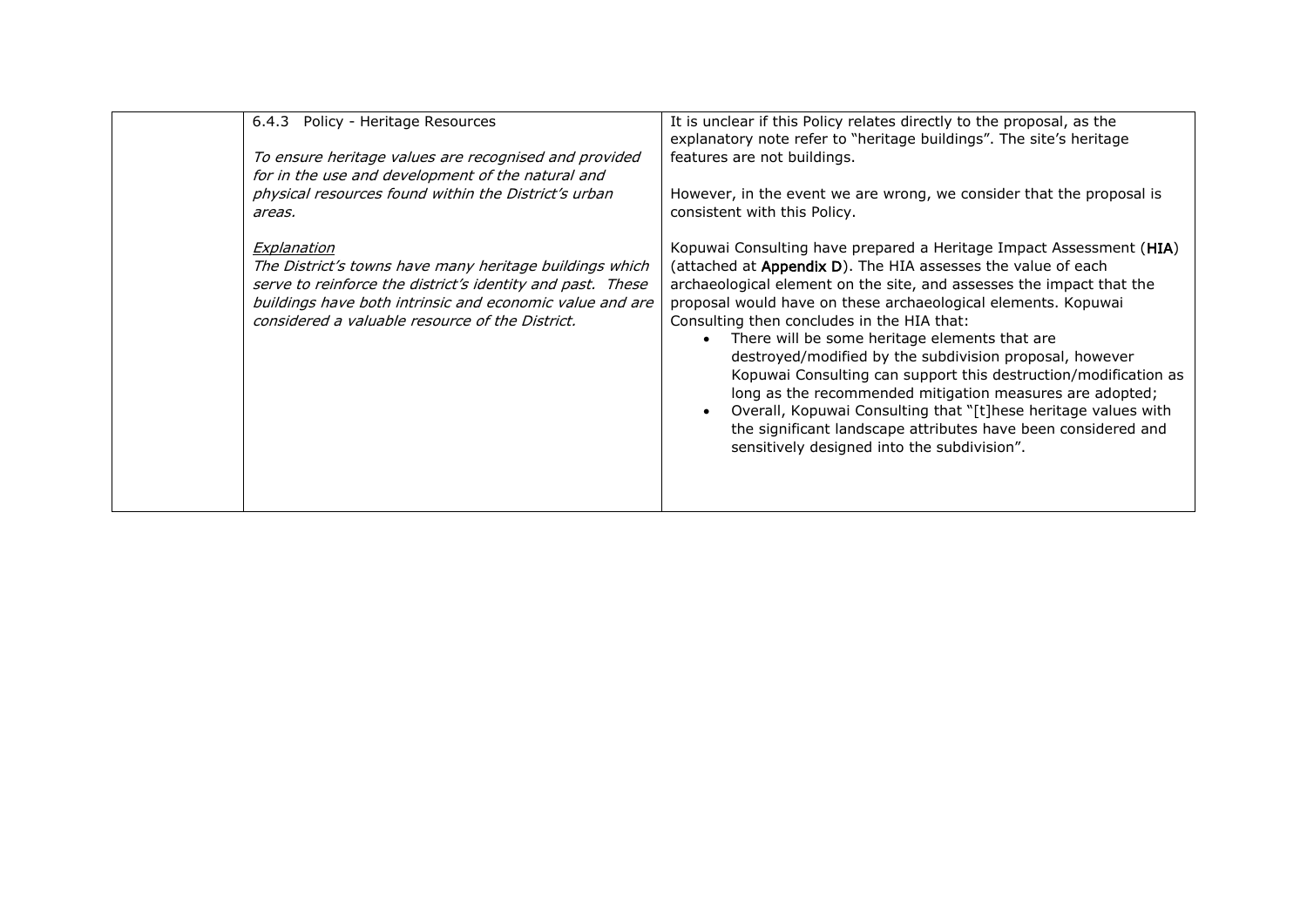| <b>Residential</b><br><b>Resource Area</b><br>Chapter | 7.1.1 Objective - Maintenance of Residential Character<br>To manage urban growth and development to maintain<br>and enhance the built character and amenity values of<br>those parts of the district that have been identified as<br>the Residential Resource Area.                                                                                                                                                                                   | The proposal is consistent with this Objective.<br>The proposal involves residential growth similar to that which is<br>anticipated in the zone. Although the proposal contains non-compliances<br>with:<br>the subdivision density standards; and<br>the building line restriction planning notation;<br>The elements of the proposal that cause the non-compliances will not<br>negatively affect the built character and amenity values of the remainder<br>of the Residential Resource Area.               |
|-------------------------------------------------------|-------------------------------------------------------------------------------------------------------------------------------------------------------------------------------------------------------------------------------------------------------------------------------------------------------------------------------------------------------------------------------------------------------------------------------------------------------|----------------------------------------------------------------------------------------------------------------------------------------------------------------------------------------------------------------------------------------------------------------------------------------------------------------------------------------------------------------------------------------------------------------------------------------------------------------------------------------------------------------|
|                                                       | 7.1.2 Objective - Protection of Living Environment<br>To manage the use of land to promote a pleasant living<br>environment by ensuring that adverse effects of<br>activities are avoided, remedied or mitigated, while<br>accommodating appropriate change at the interface with<br>other resource areas.                                                                                                                                            | The proposal is consistent with this Objective.<br>There will be no impact on the pleasant living environment of the new<br>residential environment created by the proposal, or on other residential<br>environments as a result of the proposal.                                                                                                                                                                                                                                                              |
|                                                       | 7.1.3 Objective - Management of Change<br>To recognise that it is inevitable that the use of land<br>shall change over the period of this plan and beyond in<br>order to enable the community to provide for its<br>wellbeing. The process of change can occur randomly<br>within the various resource areas but will be most<br>obvious at the interface between different resource<br>areas. It is a purpose of this plan to manage that<br>change. | The proposal is consistent with this Objective.<br>The proposal does constitute a land use change, by:<br>a. by converting land currently used for grazing livestock to<br>residential activity, as anticipated for this site which is zoned<br>RR4; but also<br>b. proposing increased subdivision density beyond that anticipated<br>by the subdivision density standards for the RR4 zone.<br>The change described in a. is a change that is anticipated by the plan<br>and warrants no further discussion. |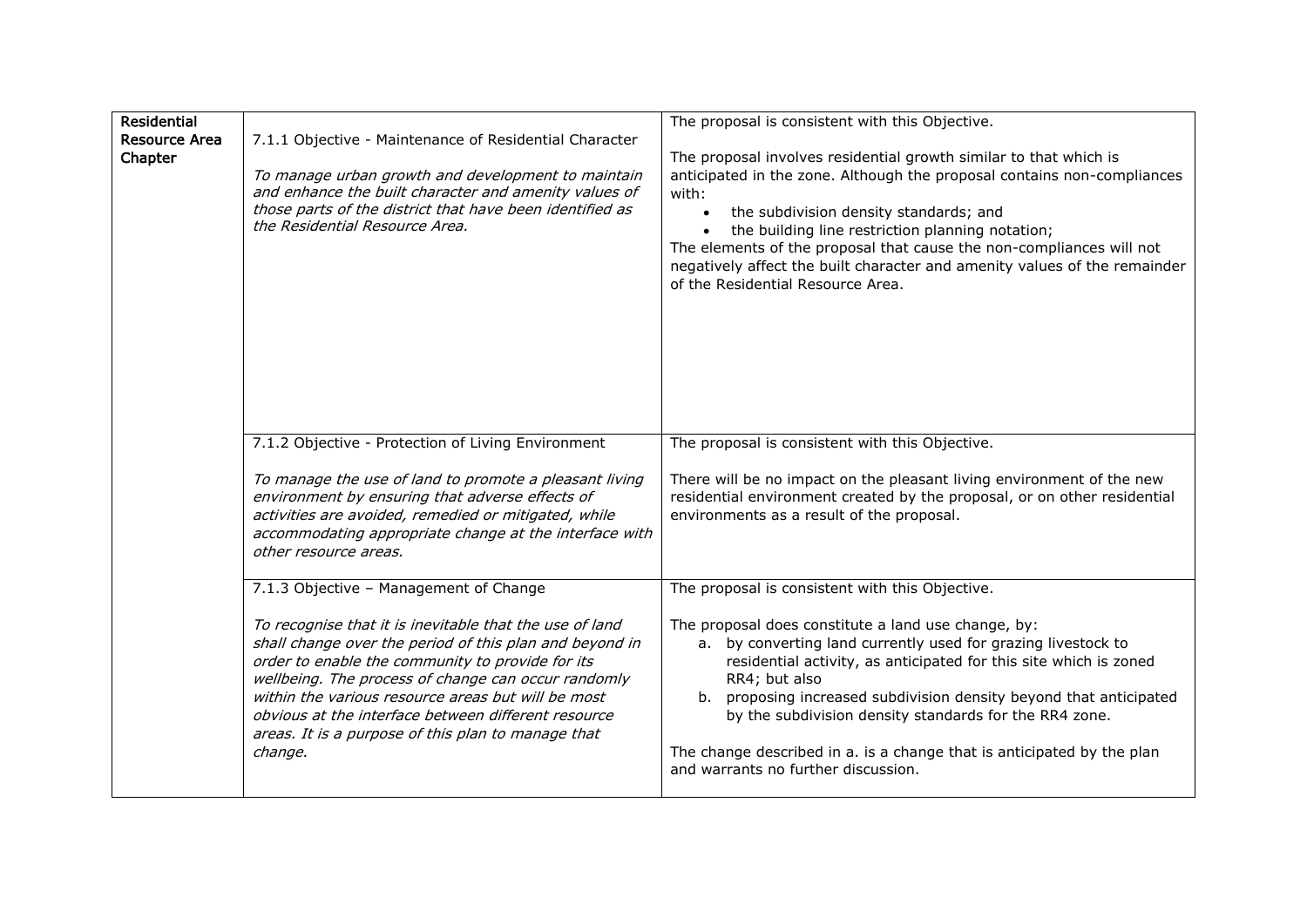| Regarding the change described in b. above, it is acknowledged that the<br>subdivision may have an effect, specifically landscape and visual<br>amenity effects, at the interface between the site and the adjacent rural<br>zone.                                                                                                                                                                                          |
|-----------------------------------------------------------------------------------------------------------------------------------------------------------------------------------------------------------------------------------------------------------------------------------------------------------------------------------------------------------------------------------------------------------------------------|
| As a result, the applicant has commissioned a thorough assessment of<br>the landscape and visual amenity effects from Rough and Milne<br>Landscape Architects (Rough and Milne). The applicant has also<br>accepted all of Rough and Milne's recommendations that were included<br>in the report.                                                                                                                           |
| Regarding landscape effects, Rough and Milne concluded their<br>assessment by saying that:                                                                                                                                                                                                                                                                                                                                  |
| It is considered that if the recommendations are adopted then<br>any potential adverse landscape effects will be appropriately<br>mitigated, as the nature and scale of the revised development<br>will maintain the landscape values and character of the Cromwell<br>Basin.                                                                                                                                               |
| And with respect to visual amenity effects:                                                                                                                                                                                                                                                                                                                                                                                 |
| In the context of visual amenity effects, any potential adverse<br>effects will be contained to viewpoints immediately to the east of<br>the site, from which the revised proposal will be most visible.<br>From these viewpoints, recommendations around building<br>platforms and dwelling heights will help to ensure built form is of<br>a character consistent with the surrounding landscape character<br>and values. |
|                                                                                                                                                                                                                                                                                                                                                                                                                             |
| when considering the visibility of the development from all<br>assessed viewpoints I consider that adverse effects on visual<br>amenity overall will be reduced to moderate-low.                                                                                                                                                                                                                                            |
|                                                                                                                                                                                                                                                                                                                                                                                                                             |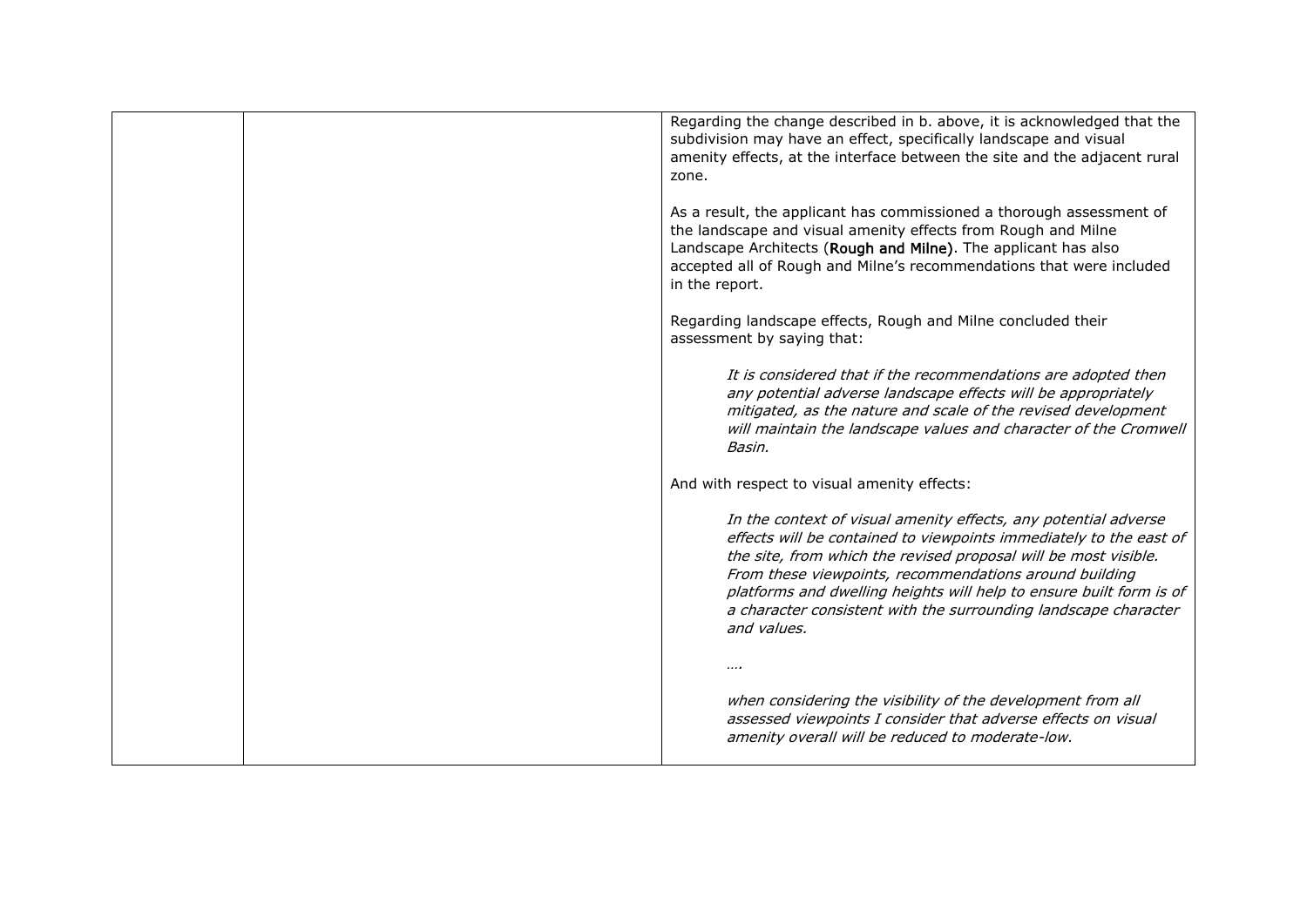|                                                                                                                                                                     | Based on the above findings, it is considered that the landscape and<br>visual amenity effects of the proposal, taking into account proposed<br>mitigation measures, will be moderate-low overall.                                                                                                  |
|---------------------------------------------------------------------------------------------------------------------------------------------------------------------|-----------------------------------------------------------------------------------------------------------------------------------------------------------------------------------------------------------------------------------------------------------------------------------------------------|
|                                                                                                                                                                     | To interpret what "moderate-low" means in the RMA sense, we refer to<br>the New Zealand Institute of Landscape Architecture's recently adopted<br>draft Landscape Assessment Guidelines (known as Te Tangi a te Manu -                                                                              |
|                                                                                                                                                                     | Aotearoa New Zealand Landscape Assessment Guidelines or TTatM).<br>Based on the TTatM," moderate-low" equates to minor in the RMA sense.                                                                                                                                                            |
|                                                                                                                                                                     | Therefore it is considered that the change brought about by the proposal<br>is managed appropriately.                                                                                                                                                                                               |
| 7.2.4 Policy - Recreation Activities                                                                                                                                | The proposal is consistent with this Policy.                                                                                                                                                                                                                                                        |
| To provide for the wellbeing of the District's<br>communities by requiring developments to recognise<br>and provide for the recreational needs of the<br>community. | The proposal will allow for continuation of an informal public walking/dog<br>walking/cycling trail, which supports connection between the<br>Bannockburn township to the Bannockburn Inlet.                                                                                                        |
|                                                                                                                                                                     | The proposal also involves vesting a significant amount of land (4.04 ha)<br>into public reserve land.                                                                                                                                                                                              |
|                                                                                                                                                                     | Lastly, the proposal will introduce several walking tracks/trails in and<br>around the existing water races, as an adaptive reuse of these water<br>races. The adaptive reuse of the water races will add to the community's<br>understanding and appreciation of Bannockburn's history.            |
|                                                                                                                                                                     | The proposal is consistent with this Policy.                                                                                                                                                                                                                                                        |
| 7.2.5 Policy - Open Space                                                                                                                                           |                                                                                                                                                                                                                                                                                                     |
| To maintain the amenity value of open space within the<br>District's residential environments.                                                                      | The explanatory note to this Policy suggests that the Policy relates to the<br>providing outdoor living areas and set-backs from property boundaries<br>and road frontages in order to preserve the open space nature of the<br>area.                                                               |
|                                                                                                                                                                     | The proposal has been modified to reduce lot numbers and therefore the<br>average lot size has been enlarged. Further, there are large areas of<br>land proposed as reserve surrounding most of the residential lots which<br>contributes to open space values available to future residents of the |
| 7.2.6 Policy - Safety and Efficiency of Residential Roads                                                                                                           | development.<br>The proposal is consistent with this Policy.                                                                                                                                                                                                                                        |
|                                                                                                                                                                     |                                                                                                                                                                                                                                                                                                     |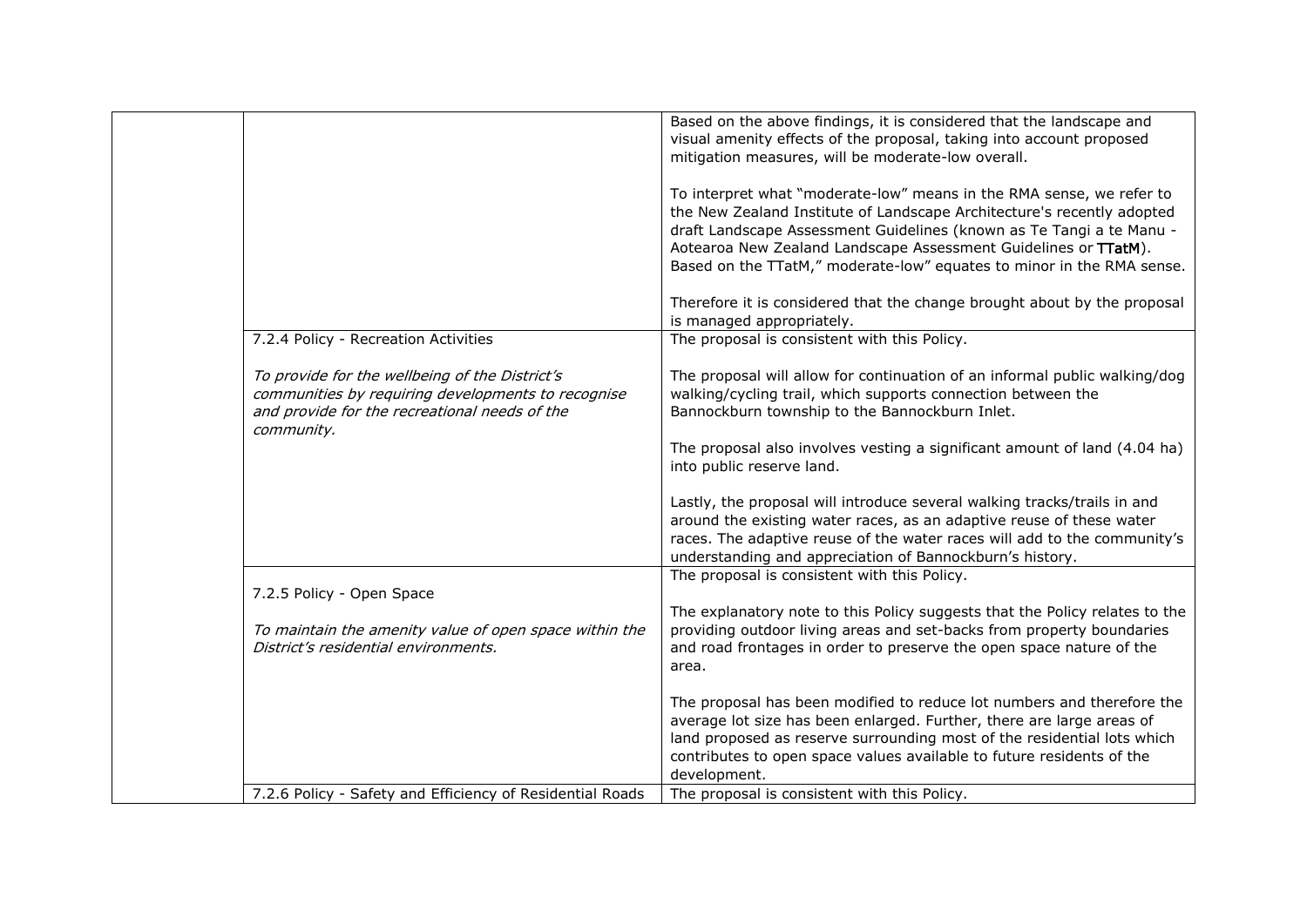|                          | To require appropriate access and on-site parking to<br>ensure that the amenity of neighbouring properties and<br>the safe and efficient operation of roads is maintained<br>while acknowledging that these requirements may be<br>relaxed where this will result in retention of a heritage<br>item or site that would otherwise be lost.                                                                                                                                                                                                                                                                                                                                                                                                                                                      | The proposal includes adequate access and on-site parking, while<br>preserving large portions of the historic water races present on Water<br>Race Hill.                                                                                                                                                                                                                                                                                                                                                                                                                                                                                                                                                                                                                                                                                                                                                                                                                                                                                                                                                                                                                                            |  |
|--------------------------|-------------------------------------------------------------------------------------------------------------------------------------------------------------------------------------------------------------------------------------------------------------------------------------------------------------------------------------------------------------------------------------------------------------------------------------------------------------------------------------------------------------------------------------------------------------------------------------------------------------------------------------------------------------------------------------------------------------------------------------------------------------------------------------------------|-----------------------------------------------------------------------------------------------------------------------------------------------------------------------------------------------------------------------------------------------------------------------------------------------------------------------------------------------------------------------------------------------------------------------------------------------------------------------------------------------------------------------------------------------------------------------------------------------------------------------------------------------------------------------------------------------------------------------------------------------------------------------------------------------------------------------------------------------------------------------------------------------------------------------------------------------------------------------------------------------------------------------------------------------------------------------------------------------------------------------------------------------------------------------------------------------------|--|
| Explanation<br>promoted. | 7.2.7 Policy - Residential Resource Areas $(1) - (13)$<br>To ensure that subdivision and development in the areas<br>shown as Residential Resource Areas $(1)$ - $(13)$<br>complement the character and amenity of these areas<br>and provide for the protection of significant landscape<br>features, where such features are present<br>The area of land identified as Residential Resource Area<br>(4) applies to Bannockburn, on the eastern side of<br>Bannockburn Road and both sides of Hall Road west<br>until just beyond Miners Terrace. The area is capable of<br>accommodating low density residential development in a<br>manner that provides privacy for the occupiers of<br>dwelling houses and maintains the rural character of<br>Bannockburn. An open form of development is | The proposal is consistent with this Policy.<br>Rough and Milne have completed an assessment of the effects on the<br>adjacent rural zone from subdividing and building on the escarpment<br>feature within the site.<br>Rough and Milne made a number of recommendations in response the<br>nature and scale of effects, such as reducing the number of lots from 38<br>down to 35, building platforms and dwelling heights.<br>The applicant has accepted these recommendations and updated the<br>proposal accordingly. Based on updated proposal, Rough and Milne<br>consider that:<br>any potential adverse landscape effects will be<br>a.<br>appropriately mitigated, as the nature and scale of the<br>revised development will maintain the landscape values<br>and character of the Cromwell Basin; and<br>b.<br>any potential adverse visual effects will be contained to<br>viewpoints immediately to the east of the site, and their<br>recommendations will help ensure built form is of a<br>character consistent with surrounding landscape<br>character and values. Overall visual amenity effects will<br>be reduced to moderate-low, which equates to minor in<br>the RMA sense. |  |
|                          |                                                                                                                                                                                                                                                                                                                                                                                                                                                                                                                                                                                                                                                                                                                                                                                                 | The proposal as mitigated is sympathetic to the low density, and open<br>form of development anticipated in the Residential Resource Area (4).<br>The latest subdivision design concentrates smaller lots sizes in the areas<br>of the site that are less visually prominent, and the lots along the                                                                                                                                                                                                                                                                                                                                                                                                                                                                                                                                                                                                                                                                                                                                                                                                                                                                                                |  |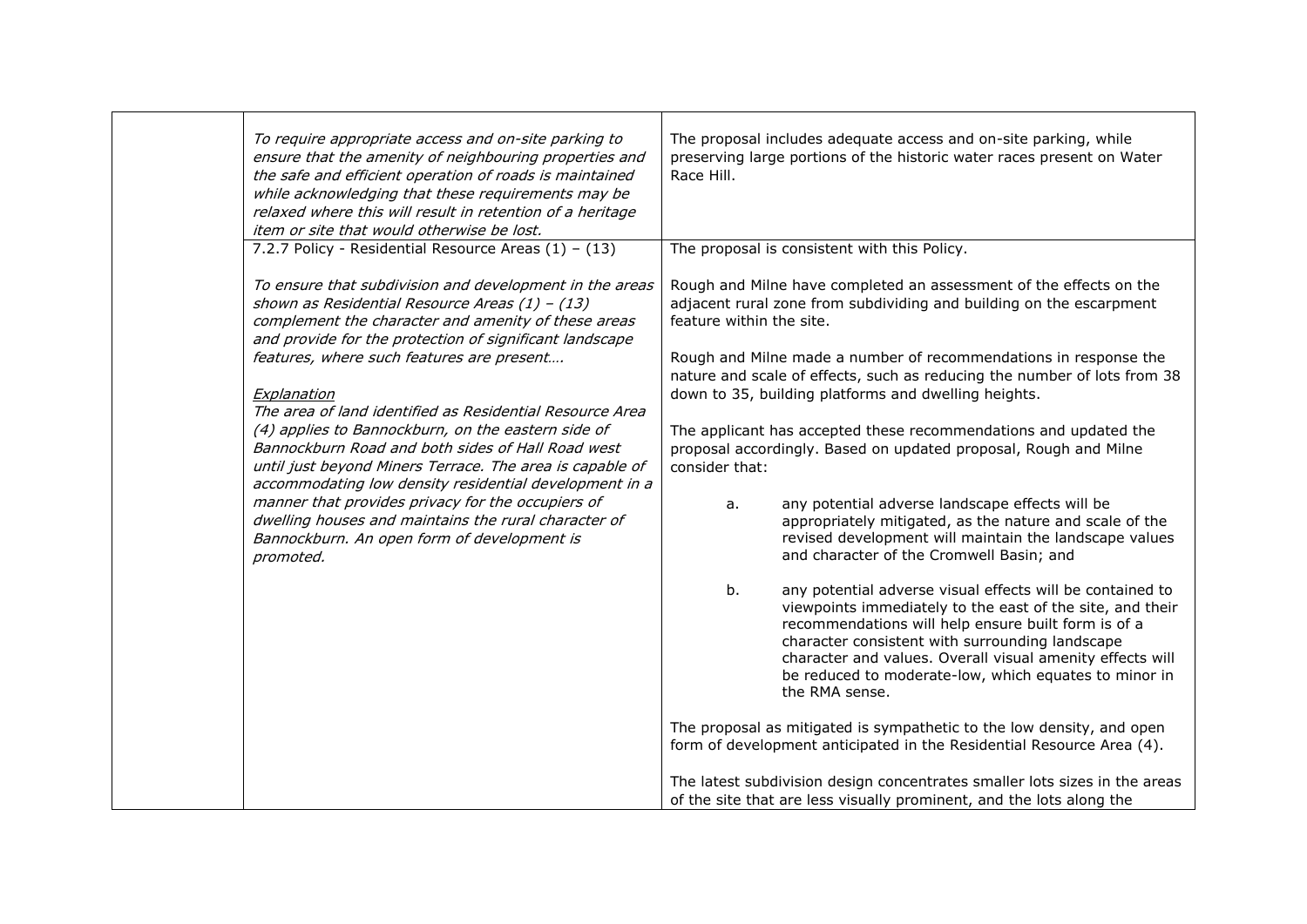|                                                                                 | 7.2.8 Policy - Management of Change<br>In recognition of the difficulty anticipating the timing<br>and extent of change to the pattern of land use that is<br>necessary to enable the community to provide for its<br>wellbeing and to reconcile with the foregoing policies, it<br>is appropriate that any major change at the interface<br>between the various resource areas be considered<br>within the wider context of the plan as a whole. | visually prominent escarpment feature are larger and less dense. These<br>larger sites are the focus of several recommendations by Rough and<br>Milne that will reduce the visual effects of residential development on<br>landscape features within the site when viewed from rural land in the<br>vicinity.<br>The proposal, as mitigated, also provides for the privacy of future<br>residents in these Lots, as the dwellings will be spaced further apart.<br>The proposal is consistent with this Policy.<br>The full extent of resources managed by the District Plan have been<br>considered, not only in this Objectives and Policies Assessment, but also<br>by the project's experts in their assessments of effects. Potential effects<br>of the proposal on the rural land resource and historic heritage resources<br>within and adjoining the site have informed these experts'<br>recommendations that have been incorporated into the proposal.<br>While the proposal does represent a change to land use within the site,<br>residential development is anticipated within the RR4 zone and the<br>change in land use will be appropriately managed through considered<br>design and through consultation with landscape and archaeological<br>experts. |
|---------------------------------------------------------------------------------|---------------------------------------------------------------------------------------------------------------------------------------------------------------------------------------------------------------------------------------------------------------------------------------------------------------------------------------------------------------------------------------------------------------------------------------------------|---------------------------------------------------------------------------------------------------------------------------------------------------------------------------------------------------------------------------------------------------------------------------------------------------------------------------------------------------------------------------------------------------------------------------------------------------------------------------------------------------------------------------------------------------------------------------------------------------------------------------------------------------------------------------------------------------------------------------------------------------------------------------------------------------------------------------------------------------------------------------------------------------------------------------------------------------------------------------------------------------------------------------------------------------------------------------------------------------------------------------------------------------------------------------------------------------------------------------------------------------------------------------|
| Heritage<br>Buildings,<br>Places, Sites,<br>Objects and<br><b>Trees Chapter</b> | 14.3.4 Objective - Archaeological Sites<br>To recognise and provide appropriate protection for the<br>values associated with the District's archaeological sites.                                                                                                                                                                                                                                                                                 | The proposal is consistent with this Objective.<br>The applicant has accepted recommendations by archaeologist Matt Sole<br>of Kopuwai Consulting, which will recognize and provide appropriate<br>protection for the most significant heritage elements found on the site.                                                                                                                                                                                                                                                                                                                                                                                                                                                                                                                                                                                                                                                                                                                                                                                                                                                                                                                                                                                               |
|                                                                                 | 14.4.6 Policy - Archaeological Sites<br>To provide for the conservation of values associated<br>with the District's archaeological sites by:<br>(a) Identifying such registered sites, on the planning<br>maps.                                                                                                                                                                                                                                   | The proposal is consistent with this Policy.<br>Kopuwai Consulting have prepared a Heritage Impact Assessment (HIA)<br>(attached at Appendix D), which includes provision for an<br>Archaeological/Heritage Management Plan (AHMP). The AHMP will be<br>followed during subdivision works, and will enable recognition and<br>provision of heritage values.                                                                                                                                                                                                                                                                                                                                                                                                                                                                                                                                                                                                                                                                                                                                                                                                                                                                                                               |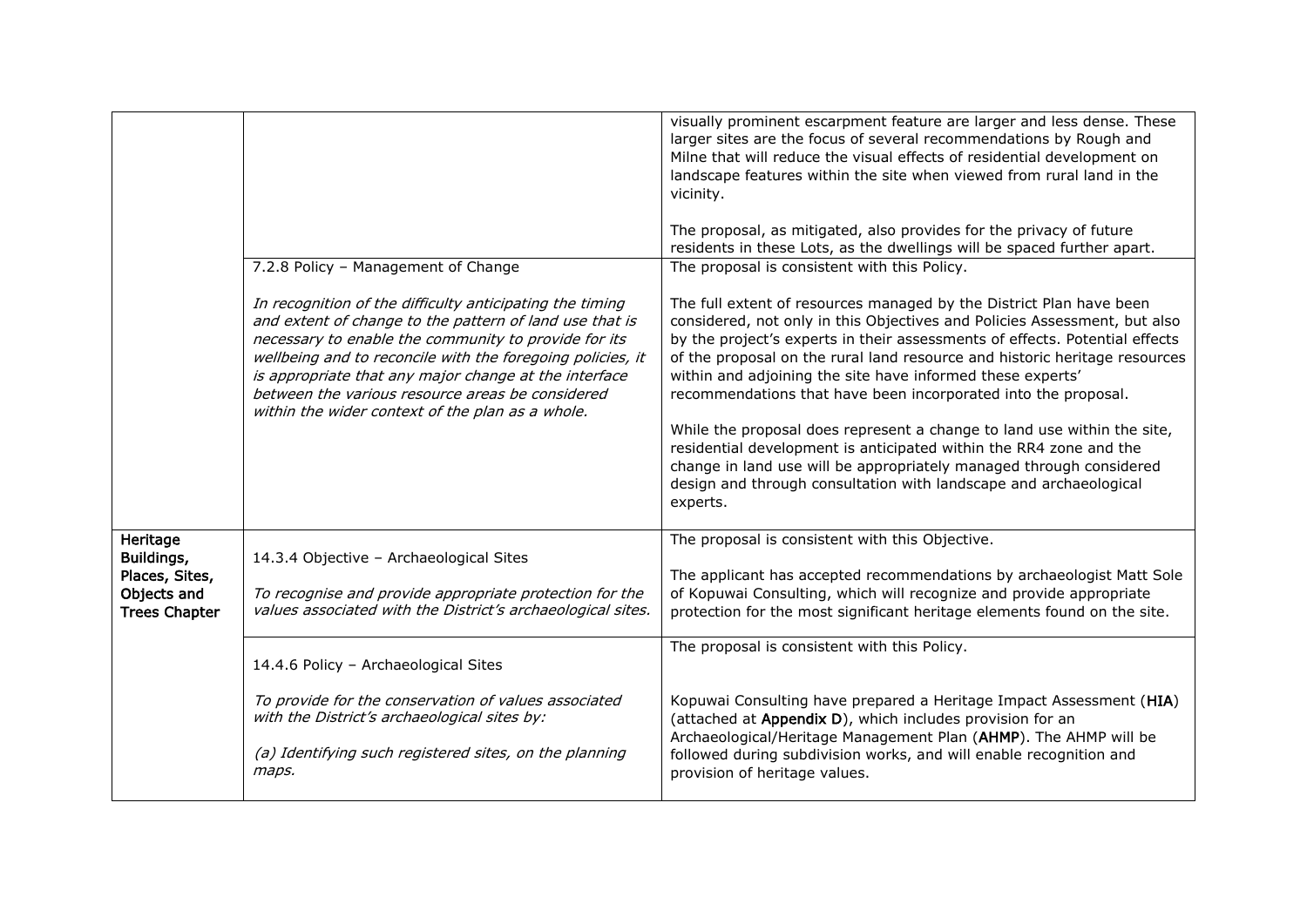|                        | (b) Ensuring that works carried out within or near such<br>sites recognise and provide for their values where<br>appropriate.<br>(c) Requiring an assessment of the values associated<br>with any such sites as part of any subdivision or land<br>use consent in circumstances where a significant<br>adverse effect may result, and requiring protection<br>where such values are considered to be significant. | The applicant has commissioned a HIA for the proposal, and the<br>recommended protections from this HIA will be followed.                                                                                                                                                                                                                                                                                              |
|------------------------|-------------------------------------------------------------------------------------------------------------------------------------------------------------------------------------------------------------------------------------------------------------------------------------------------------------------------------------------------------------------------------------------------------------------|------------------------------------------------------------------------------------------------------------------------------------------------------------------------------------------------------------------------------------------------------------------------------------------------------------------------------------------------------------------------------------------------------------------------|
| Subdivision<br>Chapter | 16.3.10bjective - Adverse Effects on the Roading<br>Network<br>To ensure that subdivision avoids, remedies or mitigates<br>adverse effects on the safe and efficient operation of the<br>District's roading network.                                                                                                                                                                                              | The proposal is consistent with this Objective.<br>The proposed roading design, created by Landpro's surveying and<br>roading team, provides for the safe and efficient operation of the<br>District's roading network.                                                                                                                                                                                                |
|                        | 16.3.2 Objective - Services and Infrastructure<br>To ensure that subdivisions provide all necessary<br>services and infrastructure without adversely affecting<br>the public interest and the ongoing viability of those<br>services and infrastructure.                                                                                                                                                          | The proposal is consistent with this Objective.<br>The land to be subdivided will be supplied with services and<br>infrastructure that are adequate for the intended use of the land.                                                                                                                                                                                                                                  |
|                        | 16.3.4 - Objective - Amenity Values<br>To ensure, where appropriate, that amenity values of<br>the District created by the open space, landscape and<br>natural character valuesare not adversely affected by<br>subdivision.                                                                                                                                                                                     | The proposal is consistent with this Objective.<br>Rough and Milne have considered the proposal's impact upon the<br>surrounding the open space, landscape and natural character values.<br>Rough and Milne concluded that the proposal's impact was appropriate<br>(page 16):                                                                                                                                         |
|                        |                                                                                                                                                                                                                                                                                                                                                                                                                   | It is considered that if the recommendations are adopted then<br>any potential adverse landscape effects will be appropriately<br>mitigated, as the nature and scale of the revised development<br>will maintain the landscape values and character of the Cromwell<br>Basin.<br>In the context of visual amenity effects, any potential adverse<br>effects will be contained to viewpoints immediately to the east of |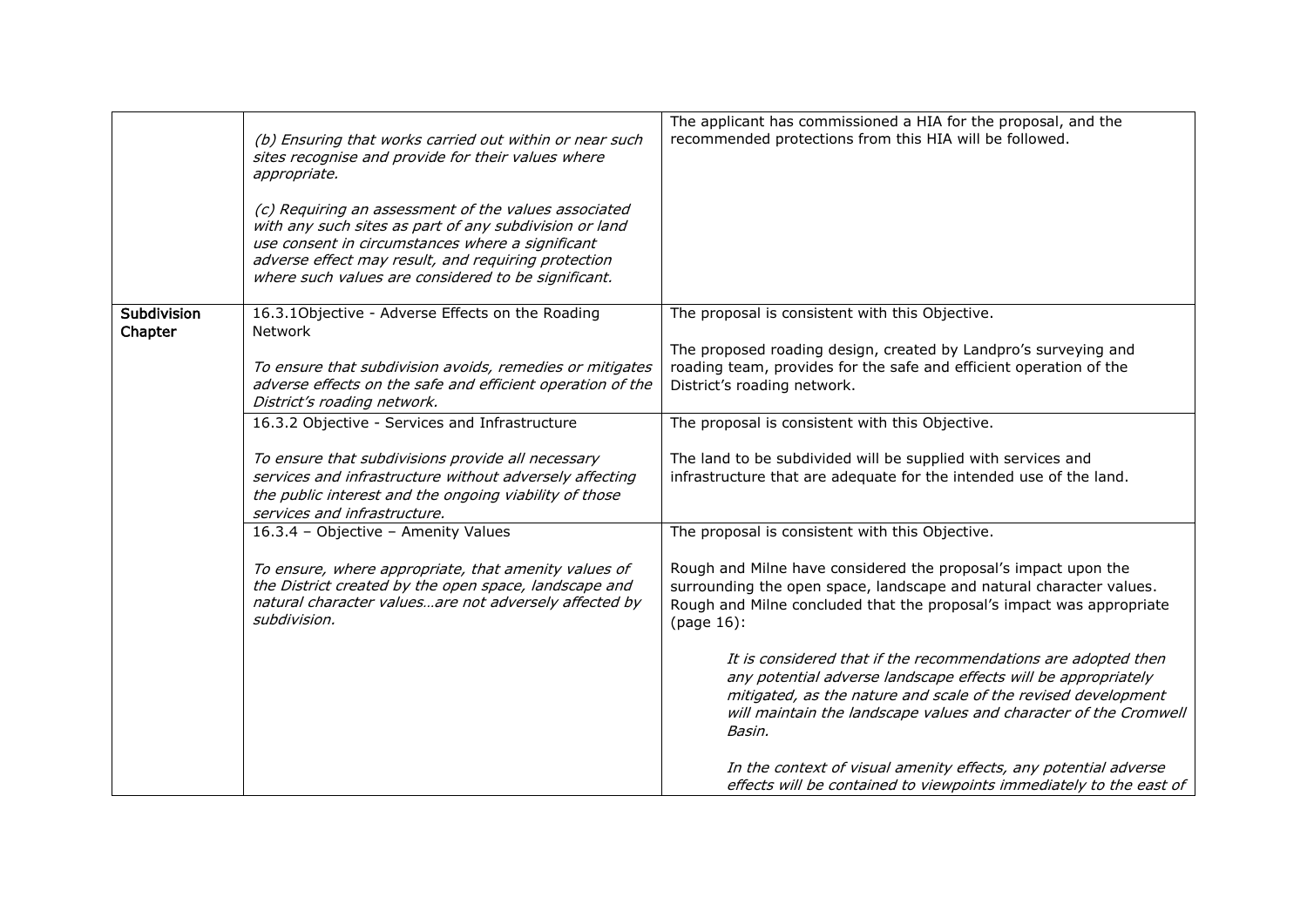|                                                                                                                                                                                                                                  | the site, from which the revised proposal will be most visible.<br>From these viewpoints, recommendations around building<br>platforms and dwelling heights will help to ensure built form is of<br>a character consistent with the surrounding landscape character<br>and values. Other available views of the proposed subdivision<br>will be distant, viewed against a vast and complex landscape -<br>including the evolving built form of Bannockburn township, with<br>the overall bulk, form and scale of the subdivision in context<br>with this receiving environment. Consequently, potential adverse<br>landscape and visual effects, from most public viewpoints,<br>arising from the current proposal can be either avoided or<br>appropriately mitigated. |
|----------------------------------------------------------------------------------------------------------------------------------------------------------------------------------------------------------------------------------|-------------------------------------------------------------------------------------------------------------------------------------------------------------------------------------------------------------------------------------------------------------------------------------------------------------------------------------------------------------------------------------------------------------------------------------------------------------------------------------------------------------------------------------------------------------------------------------------------------------------------------------------------------------------------------------------------------------------------------------------------------------------------|
| 16.3.6 - Objective - Heritage Values<br>To ensure that subdivision does not facilitate<br>development that may adversely affect heritage and<br>cultural values including cultural values of importance to<br>Kai Tahu ki Otago. | The proposal is consistent with this Objective.<br>As per the HIA, there has been a high level of design and significant<br>investment in identifying remaining heritage values and incorporating<br>them into the Water Race Hill subdivision. These heritage values have<br>been considered and sensitively designed into the subdivision.                                                                                                                                                                                                                                                                                                                                                                                                                            |
| 16.3.7 - Objective - Open Space, Recreation and<br>Reserves<br>To ensure that subdivision contributes to the open<br>space, recreation and reserve needs of the community.                                                       | The proposal is consistent with this Objective.<br>The proposal includes:<br>a. a 4.04 ha portion of land to be given over as public reserve (Lot<br>200);<br>b. the continuation of an informal public walking/dog<br>walking/cycling trail, that supports connection between the<br>Bannockburn township to the Bannockburn Inlet;<br>c. several new walking tracks/trails in and around the existing<br>water races, as an adaptive reuse of these water races. The<br>adaptive reuse of the water races will add to the community's<br>understanding and appreciation of Bannockburn's history.                                                                                                                                                                     |
| 16.3.8 Objective - Public Access<br>To ensure, where appropriate, that subdivision<br>maintains and where appropriate enhances public<br>access:                                                                                 | The proposal is consistent with this Objective.                                                                                                                                                                                                                                                                                                                                                                                                                                                                                                                                                                                                                                                                                                                         |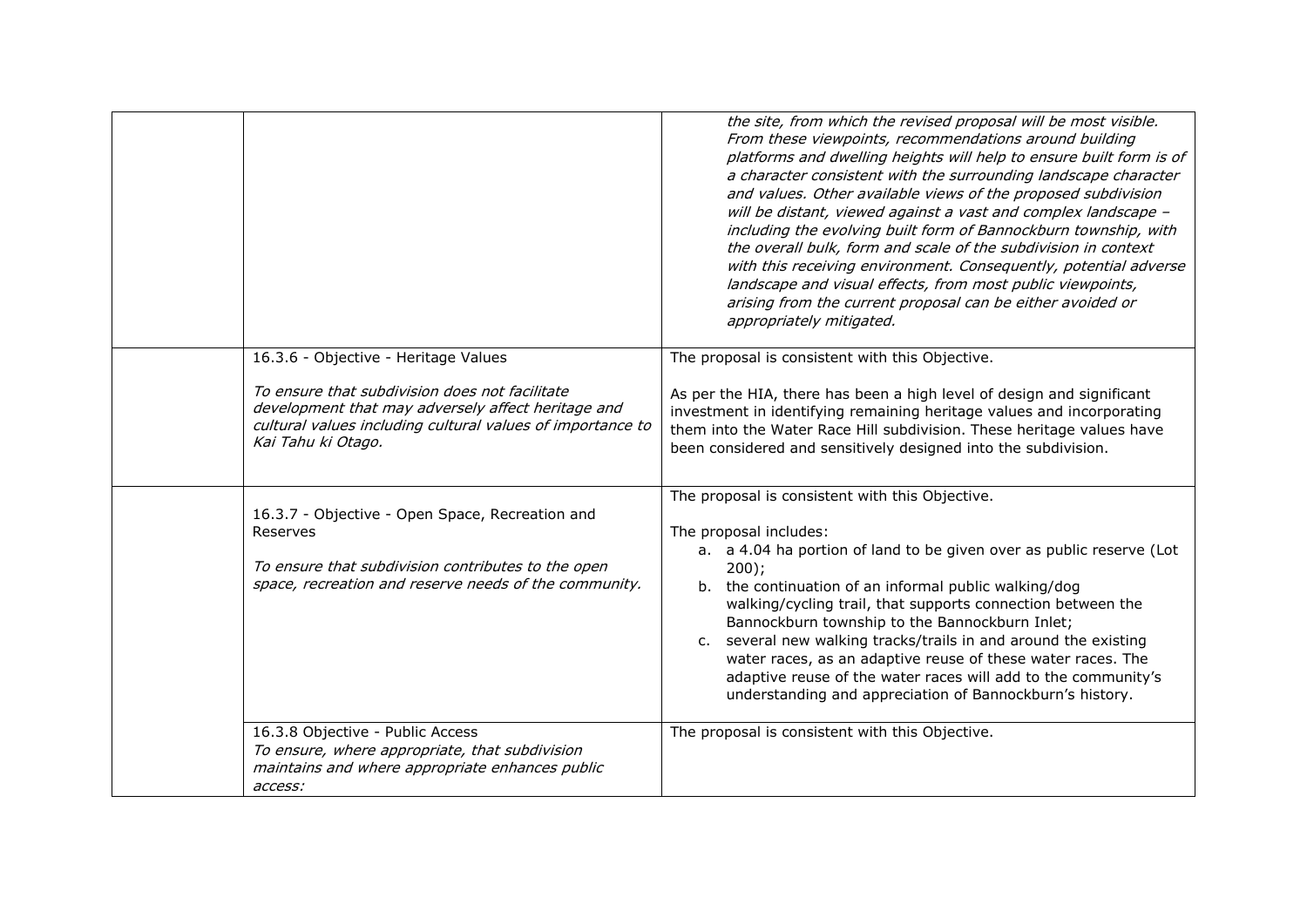| (a) To and along the margins of the District's                                                                                                                       | The proposal will allow for continuation of an informal public walking/dog                                                                                                                                                                                         |
|----------------------------------------------------------------------------------------------------------------------------------------------------------------------|--------------------------------------------------------------------------------------------------------------------------------------------------------------------------------------------------------------------------------------------------------------------|
| lakes and rivers.                                                                                                                                                    | walking/cycling trail, which supports connection between the                                                                                                                                                                                                       |
|                                                                                                                                                                      |                                                                                                                                                                                                                                                                    |
| (b) To the District's reserves and areas of public                                                                                                                   | Bannockburn township to the Bannockburn Inlet.                                                                                                                                                                                                                     |
| open space.                                                                                                                                                          |                                                                                                                                                                                                                                                                    |
| (c) To sites of heritage and cultural values.                                                                                                                        |                                                                                                                                                                                                                                                                    |
|                                                                                                                                                                      |                                                                                                                                                                                                                                                                    |
| (d) To sites of cultural importance to Kai Tahu ki Otago.                                                                                                            |                                                                                                                                                                                                                                                                    |
| 16.3.9 Objective - Physical Works Involved in                                                                                                                        | The proposal is consistent with this Objective.                                                                                                                                                                                                                    |
| Subdivision                                                                                                                                                          |                                                                                                                                                                                                                                                                    |
|                                                                                                                                                                      | Any adverse effects resulting from the physical works involved in the                                                                                                                                                                                              |
|                                                                                                                                                                      |                                                                                                                                                                                                                                                                    |
| To ensure that the physical works involved in preparing                                                                                                              | subdivision are expected to be minimal.                                                                                                                                                                                                                            |
| land that is part of the subdivision avoids, remedies or                                                                                                             |                                                                                                                                                                                                                                                                    |
| mitigates adverse effects on:                                                                                                                                        |                                                                                                                                                                                                                                                                    |
| (a) The stability of land.                                                                                                                                           |                                                                                                                                                                                                                                                                    |
| (b) Water quality within natural watercourses                                                                                                                        |                                                                                                                                                                                                                                                                    |
| and the stability of their margins.                                                                                                                                  |                                                                                                                                                                                                                                                                    |
| (c) Neighbouring properties in respect of the                                                                                                                        |                                                                                                                                                                                                                                                                    |
| effects of noise, dust and vibration.                                                                                                                                |                                                                                                                                                                                                                                                                    |
|                                                                                                                                                                      |                                                                                                                                                                                                                                                                    |
| 16.3.10 Objective - Provision for Future Development                                                                                                                 | The proposal is consistent with this Objective.                                                                                                                                                                                                                    |
|                                                                                                                                                                      |                                                                                                                                                                                                                                                                    |
| To ensure subdivisions are designed to facilitate an                                                                                                                 | The proposal has been designed via a masterplan process with                                                                                                                                                                                                       |
| appropriate and co-ordinated ultimate pattern of                                                                                                                     | significant input from Rough and Milne and Kopuwai Consulting. The                                                                                                                                                                                                 |
| development having regard to the particular                                                                                                                          | proposal recognises the landscape and visual amenity, and heritage                                                                                                                                                                                                 |
| environment within which the subdivision is located.                                                                                                                 | characteristics of the Bannockburn area. It also provides a logical                                                                                                                                                                                                |
|                                                                                                                                                                      | extension of the existing Terrace Road development along the Water                                                                                                                                                                                                 |
|                                                                                                                                                                      | Race Hill escarpment.                                                                                                                                                                                                                                              |
|                                                                                                                                                                      |                                                                                                                                                                                                                                                                    |
|                                                                                                                                                                      |                                                                                                                                                                                                                                                                    |
| 16.3.11 Objective - Effluent Disposal                                                                                                                                | The proposal is consistent with this Objective.                                                                                                                                                                                                                    |
|                                                                                                                                                                      |                                                                                                                                                                                                                                                                    |
| To ensure that subdivision in areas without reticulated                                                                                                              | The subdivision's wastewater network will connect to existing                                                                                                                                                                                                      |
|                                                                                                                                                                      |                                                                                                                                                                                                                                                                    |
|                                                                                                                                                                      |                                                                                                                                                                                                                                                                    |
|                                                                                                                                                                      |                                                                                                                                                                                                                                                                    |
| 16.4.1 Policy - Adequate Access                                                                                                                                      | The proposal is consistent with this Policy.                                                                                                                                                                                                                       |
|                                                                                                                                                                      |                                                                                                                                                                                                                                                                    |
| To require that all subdivisions have legal and physical                                                                                                             |                                                                                                                                                                                                                                                                    |
|                                                                                                                                                                      |                                                                                                                                                                                                                                                                    |
|                                                                                                                                                                      |                                                                                                                                                                                                                                                                    |
| foul sewage services does not facilitate development<br>that has an adverse effect on soil, surface and<br>groundwater resources, and public health.<br>access that: | wastewater services running around the perimeter of the property.<br>The subdivision's roading layout has been designed in a way that<br>provides adequate access, safety and convenient movement of vehicles<br>and integrates with the existing roading pattern. |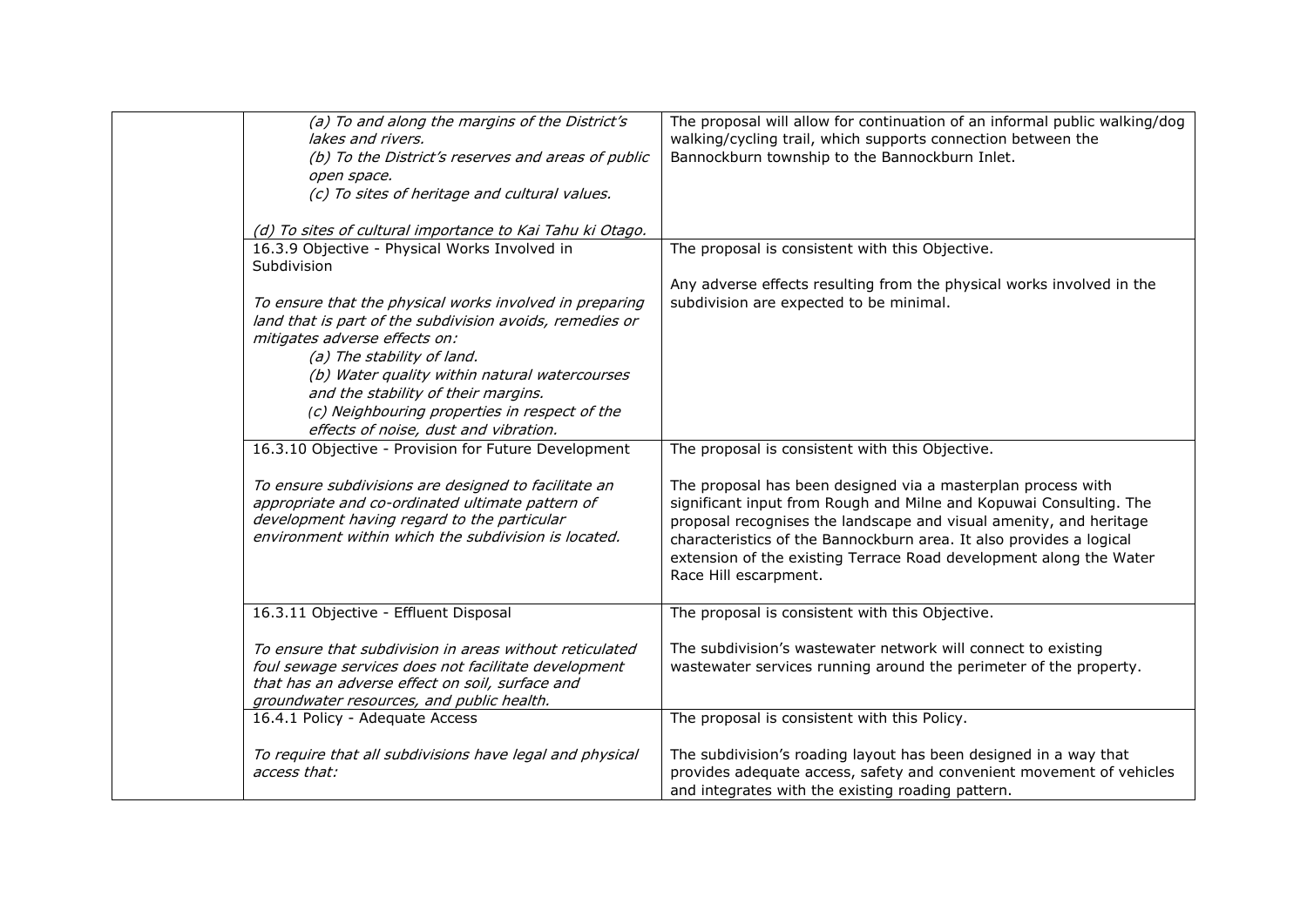| (a) Is of a standard that is adequate for the<br>intended use of allotments having regard to<br>current and likely future traffic levels and the<br>safe and convenient movement of vehicles and<br>pedestrians, and<br>(b) That integrates with the existing roading<br>network in a safe and efficient manner, except<br>in circumstances where Council is satisfied that<br>section 321(2) and (3) of the Local Government<br>Act 1974 is to apply or where no new lots are to<br>be created. |                                                                                                                                                                                                     |
|--------------------------------------------------------------------------------------------------------------------------------------------------------------------------------------------------------------------------------------------------------------------------------------------------------------------------------------------------------------------------------------------------------------------------------------------------------------------------------------------------|-----------------------------------------------------------------------------------------------------------------------------------------------------------------------------------------------------|
| 16.4.2 Policy - Existing Access                                                                                                                                                                                                                                                                                                                                                                                                                                                                  | The proposal is consistent with this Policy.                                                                                                                                                        |
| To encourage the use of existing access points to rural<br>State highways and arterial roads to avoid or mitigate<br>adverse effects on the safe and efficient operation of<br>these roads.                                                                                                                                                                                                                                                                                                      | The proposal will not create additional access points onto a rural state<br>highway or arterial road.                                                                                               |
| 16.4.3 Policy - Adequate Infrastructure                                                                                                                                                                                                                                                                                                                                                                                                                                                          | The proposal is consistent with this Policy.                                                                                                                                                        |
| To require that the land to be subdivided is supplied<br>with services and infrastructure that are adequate for<br>the intended use of the land to be subdivided without<br>the public interest being adversely affected.                                                                                                                                                                                                                                                                        | The subdivision design provides adequate service and infrastructure<br>connection for the intended residential subdivision, and in doing so will<br>not adversely affect the wider public interest. |
| 16.4.7 - Policy - Subdivision Design                                                                                                                                                                                                                                                                                                                                                                                                                                                             | The proposal is consistent with this Policy, for the reasons outlined below<br>against each sub-paragraph.                                                                                          |
| To require that the design of subdivision, where relevant<br>to the intended use, provides for the following matters:                                                                                                                                                                                                                                                                                                                                                                            |                                                                                                                                                                                                     |
| (a) Facilitates convenient, safe and efficient<br>access to all allotments including pedestrian<br>access where appropriate.                                                                                                                                                                                                                                                                                                                                                                     | The roading and pedestrian access included in the proposal has been<br>designed by an expert subdivision surveyor to facilitate convenient, safe<br>and efficient access to all allotments.         |
|                                                                                                                                                                                                                                                                                                                                                                                                                                                                                                  | The proposal also provides several pedestrian access ways within the<br>development and allows for continuation of a connection between the<br>Bannockburn Township to the Bannockburn Inlet.       |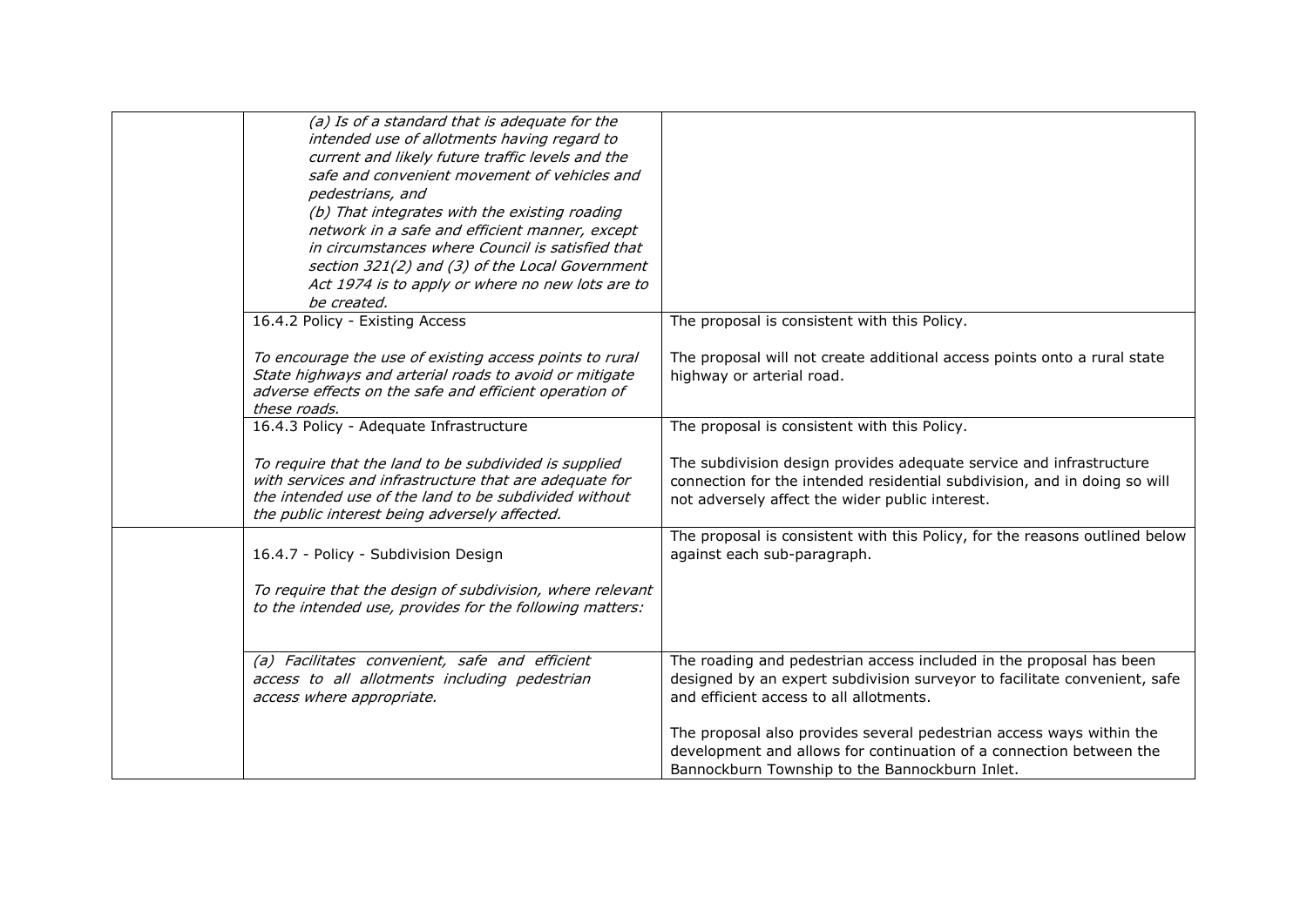| (b) Facilitates the safe and efficient provision and<br>operation of services and infrastructure.                                                                                                            | The services and infrastructure included in the proposal has been<br>designed by an expert subdivision surveyor to facilitate safe and efficient<br>provision and operation for all lots.                                                                                                                                                                                                                                                                                                                                                          |
|--------------------------------------------------------------------------------------------------------------------------------------------------------------------------------------------------------------|----------------------------------------------------------------------------------------------------------------------------------------------------------------------------------------------------------------------------------------------------------------------------------------------------------------------------------------------------------------------------------------------------------------------------------------------------------------------------------------------------------------------------------------------------|
| (c) Facilitates access to passive solar energy resources.                                                                                                                                                    | <b>NA</b>                                                                                                                                                                                                                                                                                                                                                                                                                                                                                                                                          |
| (d) Facilitates any foreseeable subsequent development<br>or redevelopment including the economic provision of<br>roading and network utility services.                                                      | <b>NA</b>                                                                                                                                                                                                                                                                                                                                                                                                                                                                                                                                          |
| (e) Facilitates adequate provision of, or contribution to,<br>the open space, recreational and reserve needs of the<br>community with physical links to existing reserve areas<br>where this is practicable. | The proposal includes:<br>a. a 4.04 ha portion of land to be given over as public reserve (Lot<br>$200$ ;<br>b. the continuation of an informal public walking/dog<br>walking/cycling trail, that supports connection between the<br>Bannockburn township to the Bannockburn Inlet;<br>c. several new walking tracks/trails in and around the existing<br>water races, as an adaptive reuse of these water races. The<br>adaptive reuse of the water races will add to the community's<br>understanding and appreciation of Bannockburn's history. |
| (f) Facilitates an appropriate level of access to heritage<br>sites, natural features and water bodies where<br>appropriate.                                                                                 | The proposal includes:<br>a. a 4.04 ha portion of land to be given over as public reserve (Lot<br>200), much of which is along the Water Race Hill escarpment<br>natural feature; and<br>b. the continuation of a walking trail from Bannockburn Township<br>down Revell's gully into the Bannockburn Inlet;<br>c. the adaptive reuse of sections of water race and historic fence<br>posts, therefore allowing the public access to and legibility of<br>heritage elements on the site.                                                           |
| (g) Facilitates development which keeps earthworks to a<br>minimum.                                                                                                                                          | The subdivision works will be planned to keep earthworks to a minimum.                                                                                                                                                                                                                                                                                                                                                                                                                                                                             |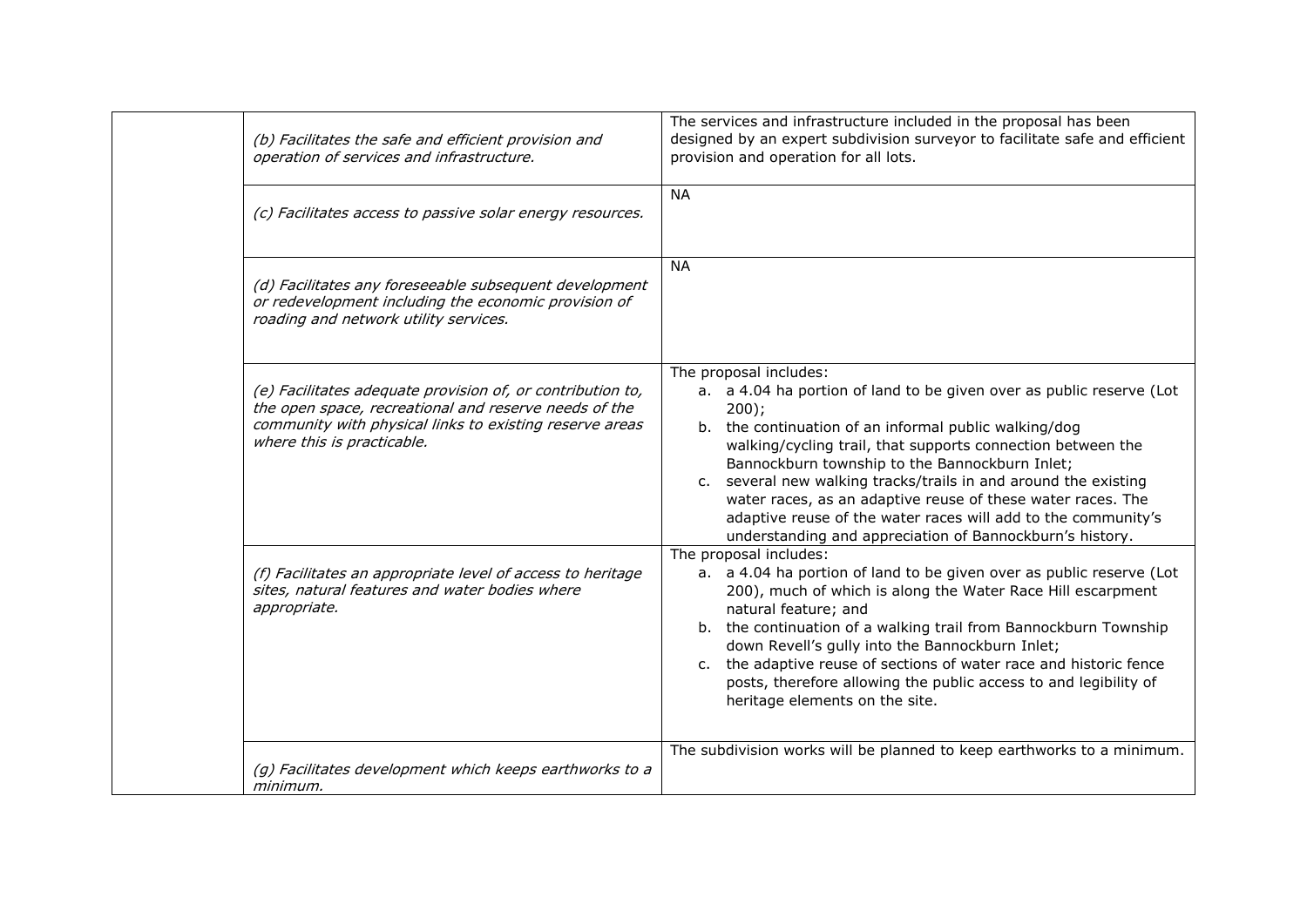|                                                                              | (h) Facilitates retention of the heritage values of a site<br>or area.                                                                                                                                     | The subdivision layout has been designed to avoid the destruction of key<br>heritage elements where possible.                                                                                                                                                                                                                                                             |
|------------------------------------------------------------------------------|------------------------------------------------------------------------------------------------------------------------------------------------------------------------------------------------------------|---------------------------------------------------------------------------------------------------------------------------------------------------------------------------------------------------------------------------------------------------------------------------------------------------------------------------------------------------------------------------|
|                                                                              |                                                                                                                                                                                                            | The proposal includes the adaptive reuse of sections of water race and<br>historic fence posts, therefore allowing the public access to and legibility<br>of heritage elements on the site.                                                                                                                                                                               |
|                                                                              | Otago Regional Policy Statement 2019                                                                                                                                                                       |                                                                                                                                                                                                                                                                                                                                                                           |
|                                                                              |                                                                                                                                                                                                            |                                                                                                                                                                                                                                                                                                                                                                           |
| Chapter $1 -$<br>Resource<br>management in<br>Otago is<br>integrated         | Objective 1.1 Otago's resources are used sustainably<br>to promote economic, social, and cultural wellbeing for<br>its people and communities.                                                             | The proposal is consistent with this Objective.<br>The proposal will provide for the economic and social wellbeing of the<br>Bannockburn and wider Cromwell Basin communities by providing:<br>additional housing;<br>$\bullet$<br>the economic stimulus of the development itself; and<br>a recreational benefit through the public reserve and public<br>walking trail. |
|                                                                              | Objective 1.1 Otago's resources are used sustainably<br>to promote economic, social, and cultural wellbeing for<br>its people and communities.                                                             | The proposal is consistent with this Objective.<br>The proposal will provide for the economic and social wellbeing of the<br>Bannockburn and wider Cromwell Basin communities by providing:<br>additional housing;<br>the economic stimulus of the development itself; and<br>a recreational benefit through the public reserve and public<br>walking trail.              |
| Chapter 4 -<br>Communities in<br>Otago are<br>resilient, safe<br>and healthy | Policy 1.13 Environmental enhancement<br>Encourage, facilitate and support activities that<br>contribute to the resilience and enhancement of the<br>natural environment, by where applicable:<br>$\cdots$ | The proposal is consistent with this Policy.<br>The proposal includes transforming part of the private property into a<br>public reserve and walking trail, thus formalising the current public use<br>of the land.                                                                                                                                                       |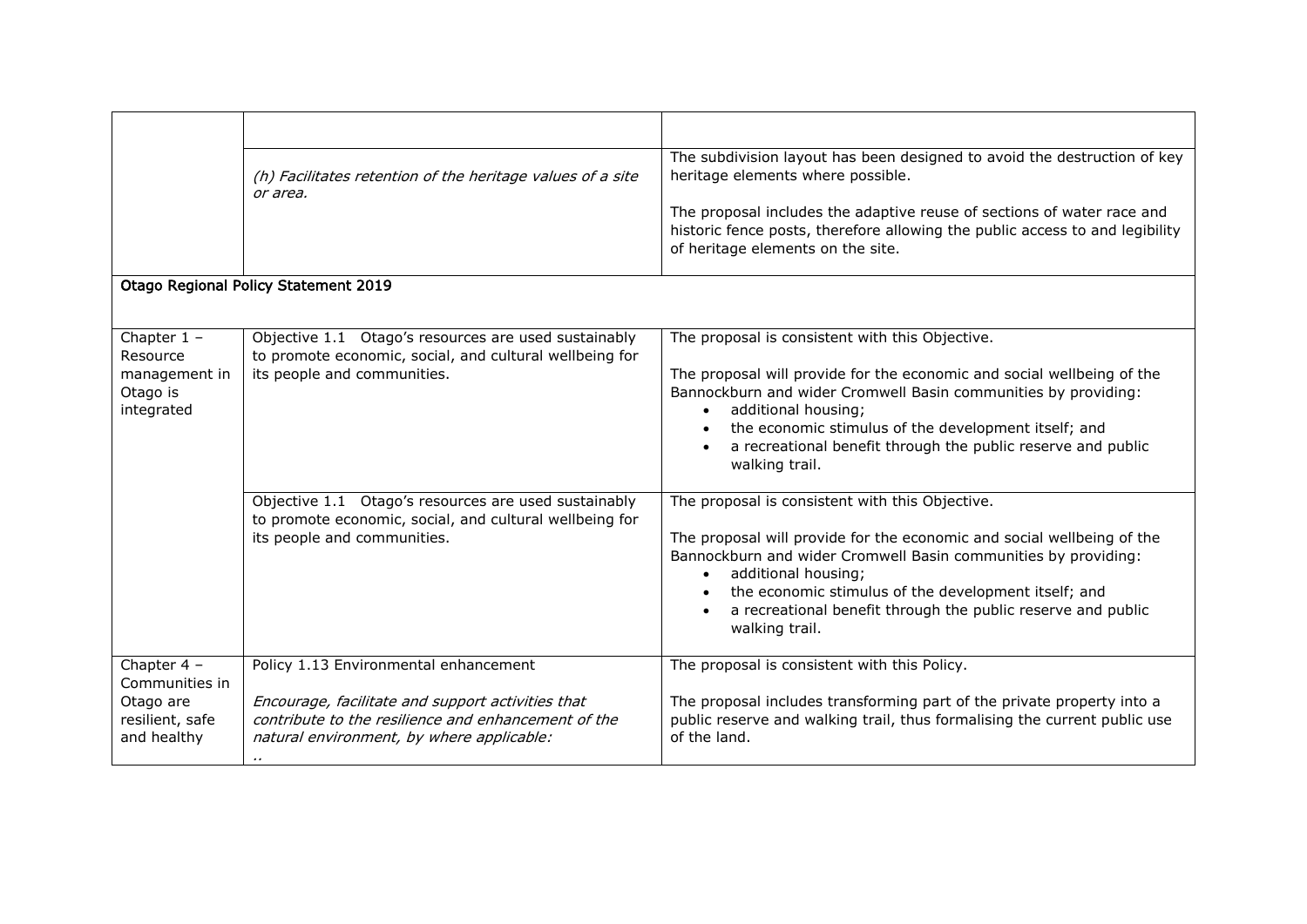|                                                               | g) Improving access to rivers, lakes, wetlands and their<br>margins, and the coast.<br>Objective 4.5 Urban growth and development is well<br>designed, occurs in a strategic and coordinated way,<br>and integrates effectively with adjoining urban and rural                                                                                                                                                                                                                                                                                                                                                                                          | It also allows for continuation of an informal public walking/dog<br>walking/cycling trail, that supports connection between the Bannockburn<br>township to the Bannockburn Inlet<br>The proposal is consistent with this Objective.<br>The proposal has been designed with extensive input by the heritage<br>expert, subdivision engineer and the landscape architect and therefore is                                                                                                                                                                         |
|---------------------------------------------------------------|---------------------------------------------------------------------------------------------------------------------------------------------------------------------------------------------------------------------------------------------------------------------------------------------------------------------------------------------------------------------------------------------------------------------------------------------------------------------------------------------------------------------------------------------------------------------------------------------------------------------------------------------------------|------------------------------------------------------------------------------------------------------------------------------------------------------------------------------------------------------------------------------------------------------------------------------------------------------------------------------------------------------------------------------------------------------------------------------------------------------------------------------------------------------------------------------------------------------------------|
|                                                               | environments.<br>a. Policy 4.5.1 Providing for urban growth and<br>development                                                                                                                                                                                                                                                                                                                                                                                                                                                                                                                                                                          | well integrated with the surrounding environment.<br>The proposal is consistent with this Policy, as it provides for new<br>residential development.                                                                                                                                                                                                                                                                                                                                                                                                             |
|                                                               | Policy 4.5.3 Urban design<br>Design new urban development with regard to:<br>b. A resilient, safe and healthy community;<br>c. A built form that relates well to its surrounding<br>environment;<br>d. Reducing risk from natural hazards;<br>e. Good access and connectivity within and<br>between communities;<br>f. A sense of cohesion and recognition of<br>community values;<br>g. Recognition and celebration of physical and<br>cultural identity, and the historic heritage values<br>of a place;<br>h. Areas where people can live, work and play;<br><i>i.</i> A diverse range of housing, commercial,<br>industrial and service activities; | The proposal is consistent with this Policy, as the subdivision design:<br>a. has been amended based on recommendations from Rough and<br>Milne landscape architects to best maintain the landscape values<br>and character of the Cromwell Basin;<br>b. continues the walking/biking access from Bannockburn Township<br>to the Bannockburn Inlet;<br>c. recognises and provides for the historic heritage of the site by<br>providing for adaptive reuse of a number of the existing heritage<br>elements; and<br>provides a substantial public reserve.<br>d. |
| Chapter $5 -$                                                 | A diverse range of social and cultural opportunities.                                                                                                                                                                                                                                                                                                                                                                                                                                                                                                                                                                                                   | The proposal is consistent with this Policy.                                                                                                                                                                                                                                                                                                                                                                                                                                                                                                                     |
| People are able<br>to use and<br>enjoy Otago's<br>natural and | Policy 4.5.6 Designing for public access                                                                                                                                                                                                                                                                                                                                                                                                                                                                                                                                                                                                                | The proposal includes:<br>a. a 4.04 ha portion of land to be given over as public reserve (Lot<br>200), much of which is along the Water Race Hill escarpment<br>natural feature; and                                                                                                                                                                                                                                                                                                                                                                            |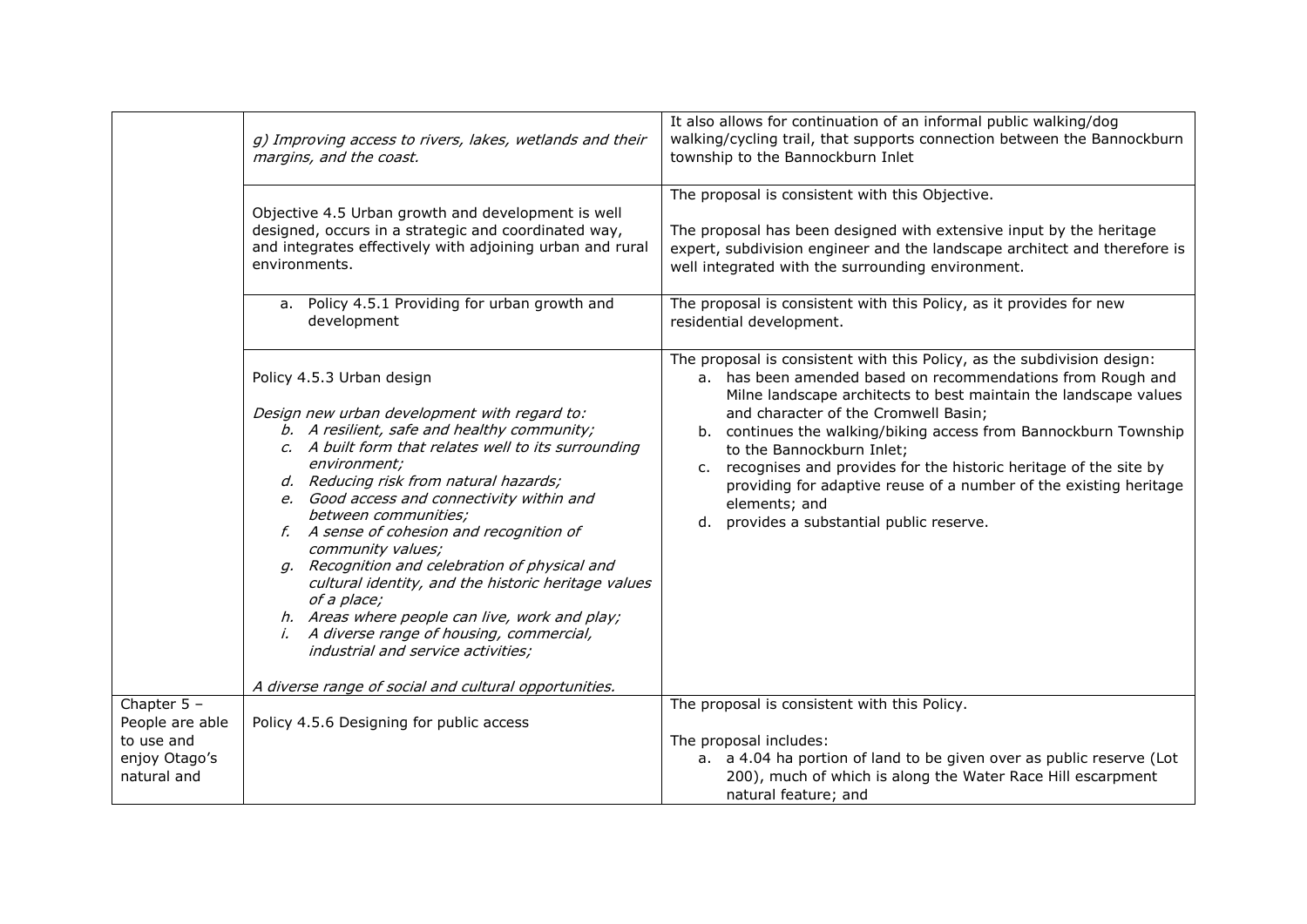| built<br>environment               |                                                                                                                                                                                                                                                                      | b. the continuation of a walking trail from Bannockburn Township<br>down Revell's gully into the Bannockburn Inlet;<br>c. the adaptive reuse of sections of water race and historic fence<br>posts, therefore allowing the public access to and legibility of<br>heritage elements on the site.                                                                                                                                                                                                                                                                                                                                               |
|------------------------------------|----------------------------------------------------------------------------------------------------------------------------------------------------------------------------------------------------------------------------------------------------------------------|-----------------------------------------------------------------------------------------------------------------------------------------------------------------------------------------------------------------------------------------------------------------------------------------------------------------------------------------------------------------------------------------------------------------------------------------------------------------------------------------------------------------------------------------------------------------------------------------------------------------------------------------------|
|                                    | Objective 5.1 Public access to areas of value to the<br>community is maintained or enhanced                                                                                                                                                                          | The proposal is consistent with this Objective, as per the discussion<br>above.                                                                                                                                                                                                                                                                                                                                                                                                                                                                                                                                                               |
|                                    | Objective 5.2 Historic heritage resources are recognised<br>and contribute to the region's character and sense of<br>identity.                                                                                                                                       | The proposal is consistent with this Objective.<br>The proposal has been designed to preserve the legibility of a number of<br>the key heritage features present on the site, and has the support of the<br>applicant's historic heritage expert.                                                                                                                                                                                                                                                                                                                                                                                             |
|                                    | Cromwell Masterplan Spatial Framework                                                                                                                                                                                                                                |                                                                                                                                                                                                                                                                                                                                                                                                                                                                                                                                                                                                                                               |
| Spatial<br>Framework<br>Objectives | Principle 03: foster increased diversity in housing<br>choices                                                                                                                                                                                                       | The proposal is consistent with this Principle, as it provides for additional<br>housing in the Bannockburn area and a range of lot sizes.<br>Bannockburn is identified as a Centre / Node in the Spatial Framework<br>(section 3.3.4).<br>A 'key move' for Bannockburn is 'support for growth of housing balanced<br>with the current section sizes and retaining the character of local streets'<br>(section 3.4.2).<br>The proposal will provide for additional housing supply within the area of<br>existing residential zone identified in the Spatial Framework (section<br>3.4.2), and does not affect the character of local streets. |
|                                    | Objective 1: sense of place - protecting and celebrating<br>Cromwell's valued landscape, conservation and heritage<br>setting<br>Enable consolidated urban development,<br>predominantly accommodating future growth<br>within existing Cromwell (including the town | The proposal is consistent with this Objective.<br>The proposal provides for urban growth that is within the Residential<br>Resource Area (4) that provides a reasonable and coherent extension of<br>the Bannockburn township, and yet has been designed in a way that is<br>consistent with landscape, heritage and amenity values.                                                                                                                                                                                                                                                                                                         |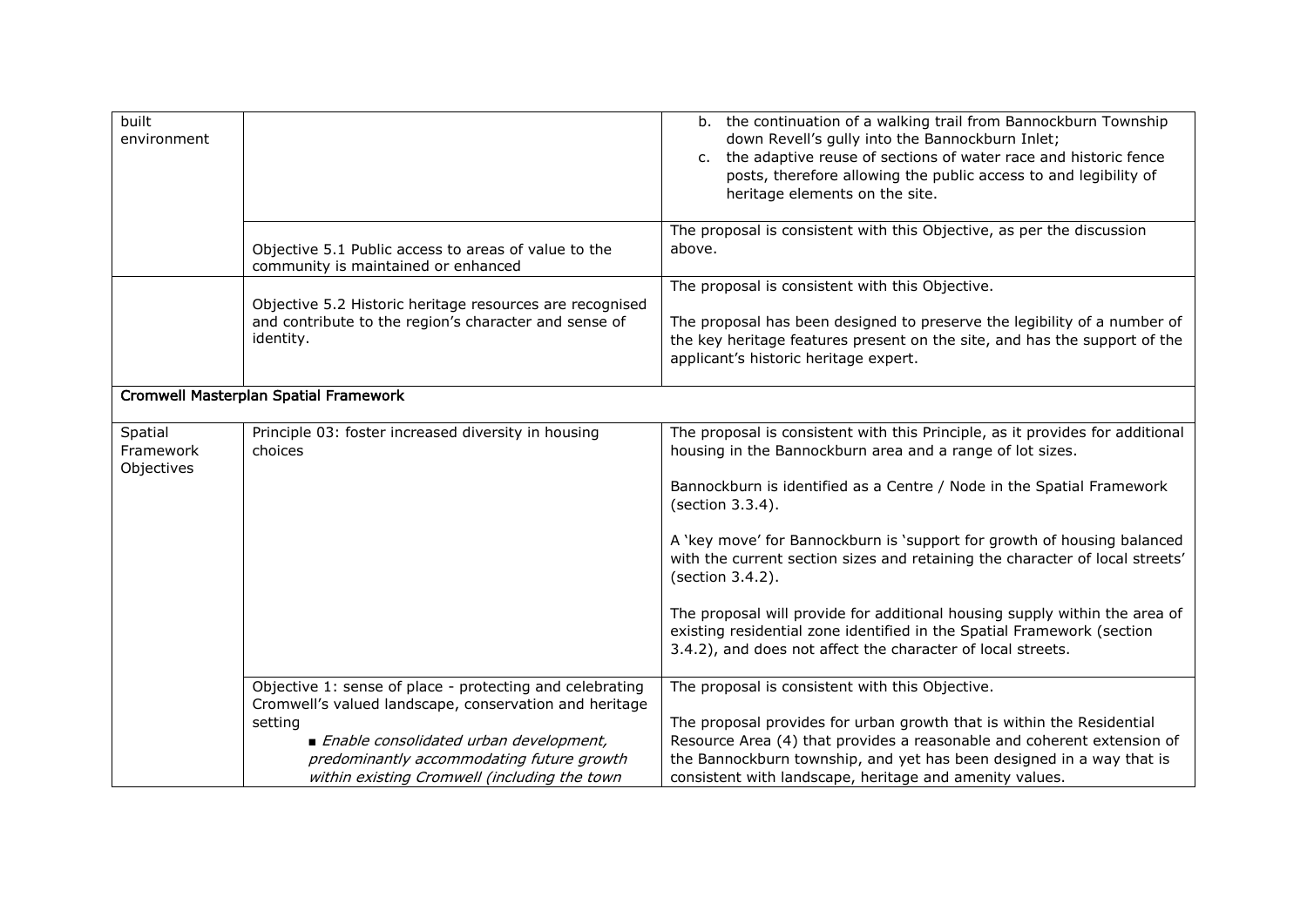| centre and nearby localities) at a higher density       |                                                                         |
|---------------------------------------------------------|-------------------------------------------------------------------------|
| of development than is currently occurring.             |                                                                         |
|                                                         |                                                                         |
| ■ Plan for growth consistent with landscape,            |                                                                         |
| heritage and amenity values.                            |                                                                         |
| Objective 2: manage urban form and settlement to        | The proposal is consistent with this Objective.                         |
| achieve an effective and efficient pattern of           |                                                                         |
| development                                             | Although the proposal relates to growth outside of Cromwell, the nature |
|                                                         | and scale of the revised development will maintain the landscape values |
| Manage urban growth consistent with the                 | and character of the Cromwell Basin. Further, residential development   |
| community's expressed preference for 'growth            | on the site is anticipated by the District Plan.                        |
| focused within existing Cromwell'                       |                                                                         |
|                                                         |                                                                         |
| Retain outlying settlements primarily as per            |                                                                         |
| their existing extent, and to strengthen a              |                                                                         |
| compact pattern of development within existing          |                                                                         |
| Cromwell.                                               |                                                                         |
|                                                         |                                                                         |
| Manage subdivision and land use development             |                                                                         |
| to an improved standard of amenity and design.          |                                                                         |
|                                                         |                                                                         |
| Objective 5: residential development and amenity        | The proposal is consistent with this Objective, as it will provide      |
| Address current and future housing needs for            | additional housing supply within the Cromwell Basin. Further, the       |
| all sectors of the community.                           | updated subdivision design has had significant input from Rough and     |
| Provide sufficient residential capacity to meet         | Milne Landscape Architects, includes a large amount of "green space" in |
| demand and housing choice as it arises including        | the form of reserve Lot 200 (4.04 ha).                                  |
| visitor and seasonal worker accommodation.              |                                                                         |
| Provide a wider range of housing types and              |                                                                         |
| sizes ('typologies') in order to ensure a greater       |                                                                         |
| choice of accommodation and livability for all          |                                                                         |
| segments of the Cromwell community.                     |                                                                         |
| Retain, enhance and extend the greenways of             |                                                                         |
| Cromwell including within new residential               |                                                                         |
| developments and infill areas.                          |                                                                         |
|                                                         |                                                                         |
| I Identify the design outcomes sought and where         |                                                                         |
| appropriate, create precinct-based design guidelines to |                                                                         |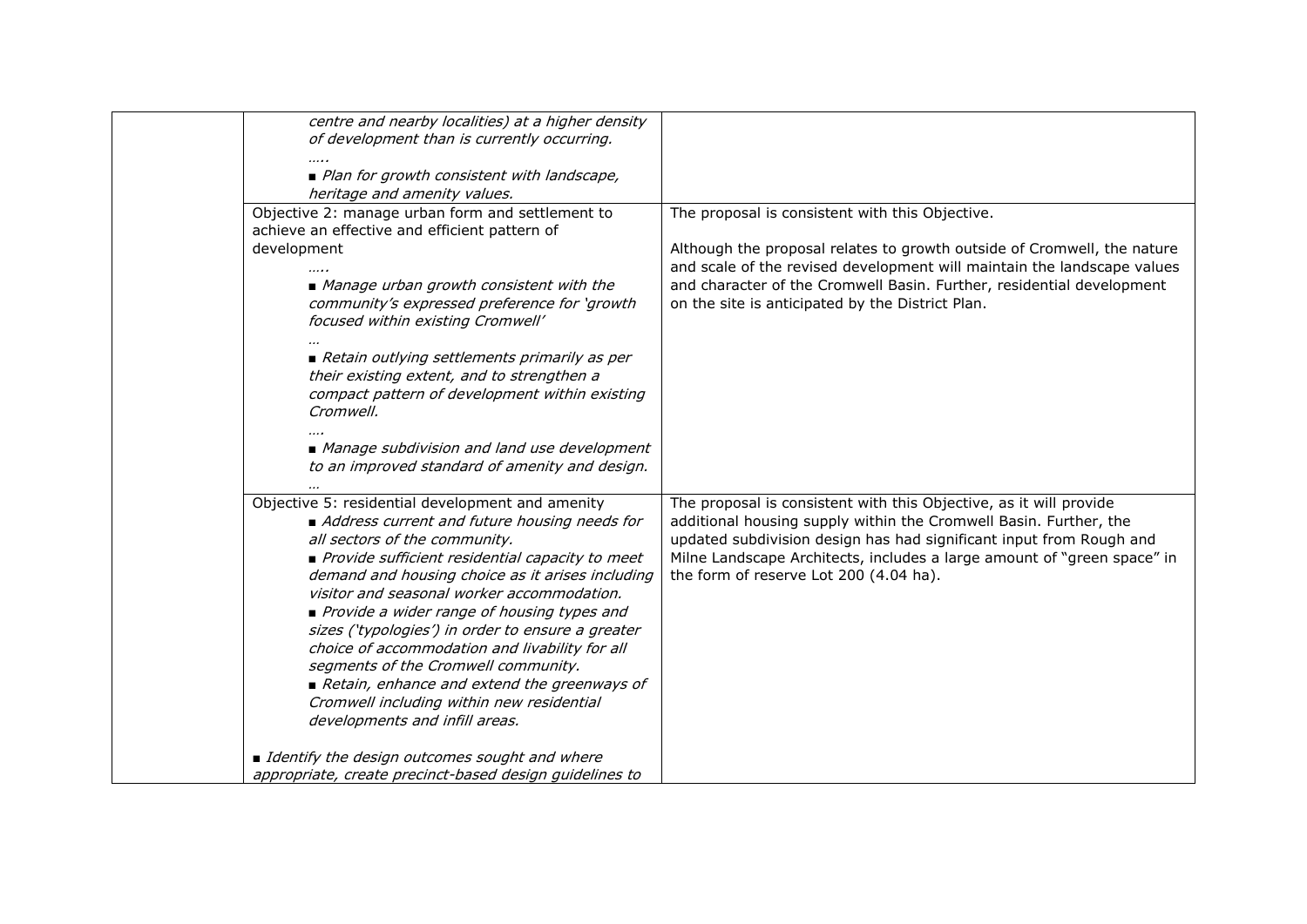| promote considered development and a high quality of<br>amenity.                                                                                                               |                                                                                                                                                                                                                                                                                                                                                                                                                                                                                                                                                                                                                                                                                                                                               |
|--------------------------------------------------------------------------------------------------------------------------------------------------------------------------------|-----------------------------------------------------------------------------------------------------------------------------------------------------------------------------------------------------------------------------------------------------------------------------------------------------------------------------------------------------------------------------------------------------------------------------------------------------------------------------------------------------------------------------------------------------------------------------------------------------------------------------------------------------------------------------------------------------------------------------------------------|
| Principle 01: protect & celebrate the valued landscape,<br>conservation & heritage setting                                                                                     | The proposal is consistent with this Principle. In accordance with the<br>recommendations of Matt Sole of Kopuwai Consulting, the proposal<br>include the following methods to preserve and celebrate the site's<br>historic heritage:<br>a. some sections of the site's historic water races are proposed to<br>be adaptively reused, while others are proposed to be destroyed.<br>This is subject to attaining an archaeological authority from<br>Heritage New Zealand Pouhere Taonga; and<br>b. a number of the historic fences posts found on the site will be<br>removed, and reused elsewhere on the site where appropriate.<br>This is subject to attaining an archaeological authority from<br>Heritage New Zealand Pouhere Taonga. |
| Objective 1: sense of place - protecting and celebrating<br>Cromwell's valued landscape, conservation and heritage                                                             | The proposal is consistent with this Objective.                                                                                                                                                                                                                                                                                                                                                                                                                                                                                                                                                                                                                                                                                               |
| setting                                                                                                                                                                        | The proposal involves the adaptive reuse of a number of heritage<br>elements, thus helping to reinforce Bannockburn's heritage and sense of                                                                                                                                                                                                                                                                                                                                                                                                                                                                                                                                                                                                   |
| ■ Plan for growth consistent with landscape,<br>heritage and amenity values.                                                                                                   | place.                                                                                                                                                                                                                                                                                                                                                                                                                                                                                                                                                                                                                                                                                                                                        |
|                                                                                                                                                                                | The proposal has been designed to best mitigate the effects of the                                                                                                                                                                                                                                                                                                                                                                                                                                                                                                                                                                                                                                                                            |
| Protect and reinforce key views within the<br>surrounding landscapes and waterscapes.                                                                                          | development on landscape and visual amenity.                                                                                                                                                                                                                                                                                                                                                                                                                                                                                                                                                                                                                                                                                                  |
| Objective 5: residential development and amenity                                                                                                                               | The proposal is consistent with this Objective. The proposal will achieve<br>a high level of residential amenity as a result of Rough and Milne's input,<br>and Kopuwai Consulting's input.                                                                                                                                                                                                                                                                                                                                                                                                                                                                                                                                                   |
| I Identify the design outcomes sought and where<br>appropriate, create precinct-based design guidelines to<br>promote considered development and a high quality of<br>amenity. |                                                                                                                                                                                                                                                                                                                                                                                                                                                                                                                                                                                                                                                                                                                                               |
| Principle 06 and Objective 08: create a compact<br>walking, cycling & accessible town                                                                                          | The proposal is consistent with this Principle and Objective, as it will<br>allow for continuation of an informal public walking/dog walking/cycling<br>trail, which supports connection between the Bannockburn township to<br>the Bannockburn Inlet.                                                                                                                                                                                                                                                                                                                                                                                                                                                                                        |
| Principle 07: connect the town and community to the<br>lakefront                                                                                                               | The proposal is consistent with this Principle, for the reasons outlined<br>above.                                                                                                                                                                                                                                                                                                                                                                                                                                                                                                                                                                                                                                                            |